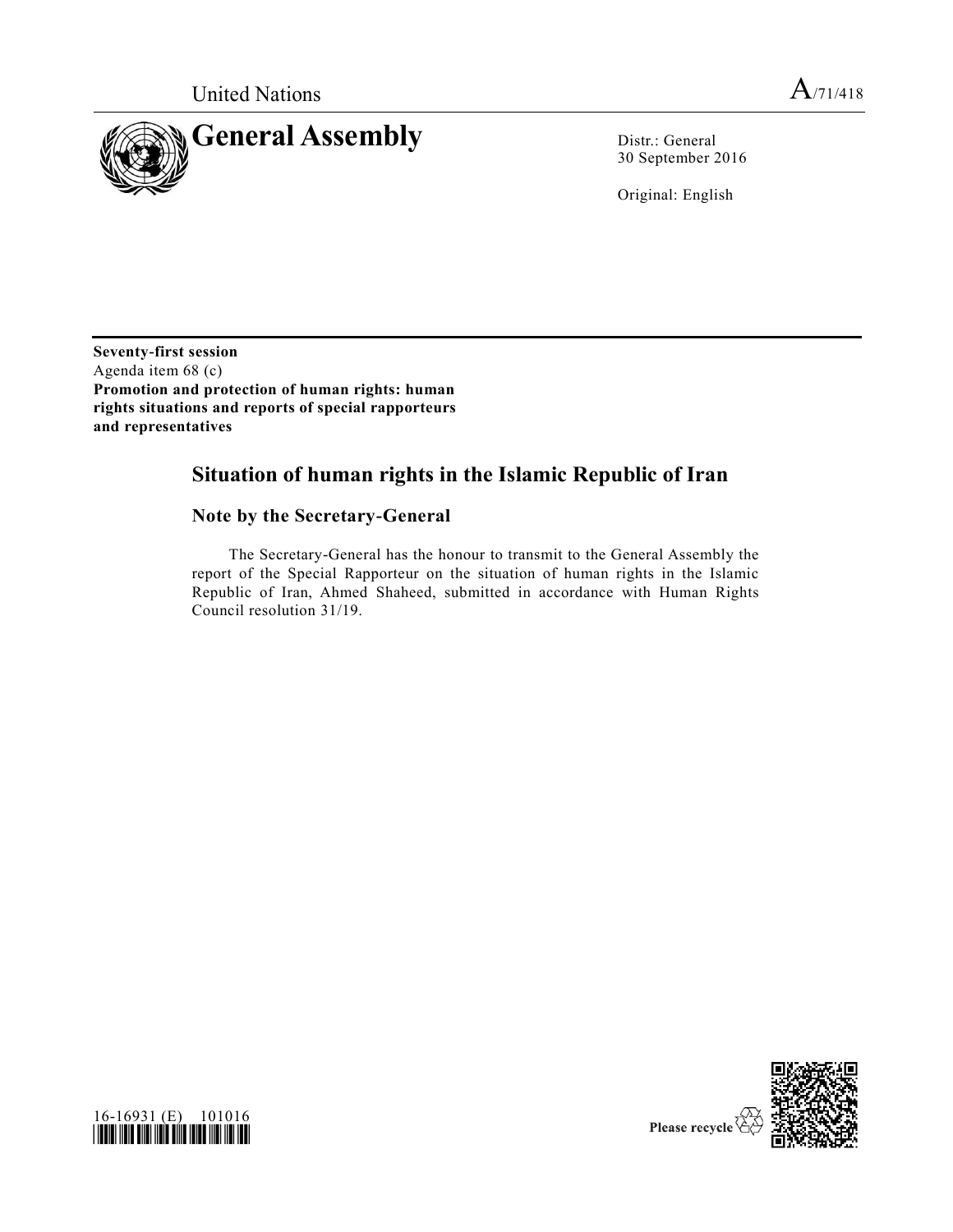# **Report of the Special Rapporteur on the situation of human rights in the Islamic Republic of Iran**

### *Summary*

The Special Rapporteur submits the present report, his sixth to the General Assembly, pursuant to Human Rights Council resolution 31/19. In his report the Special Rapporteur primarily presents information gathered from government sources and relayed by alleged victims of rights violations as well as civil society actors located inside and outside the country.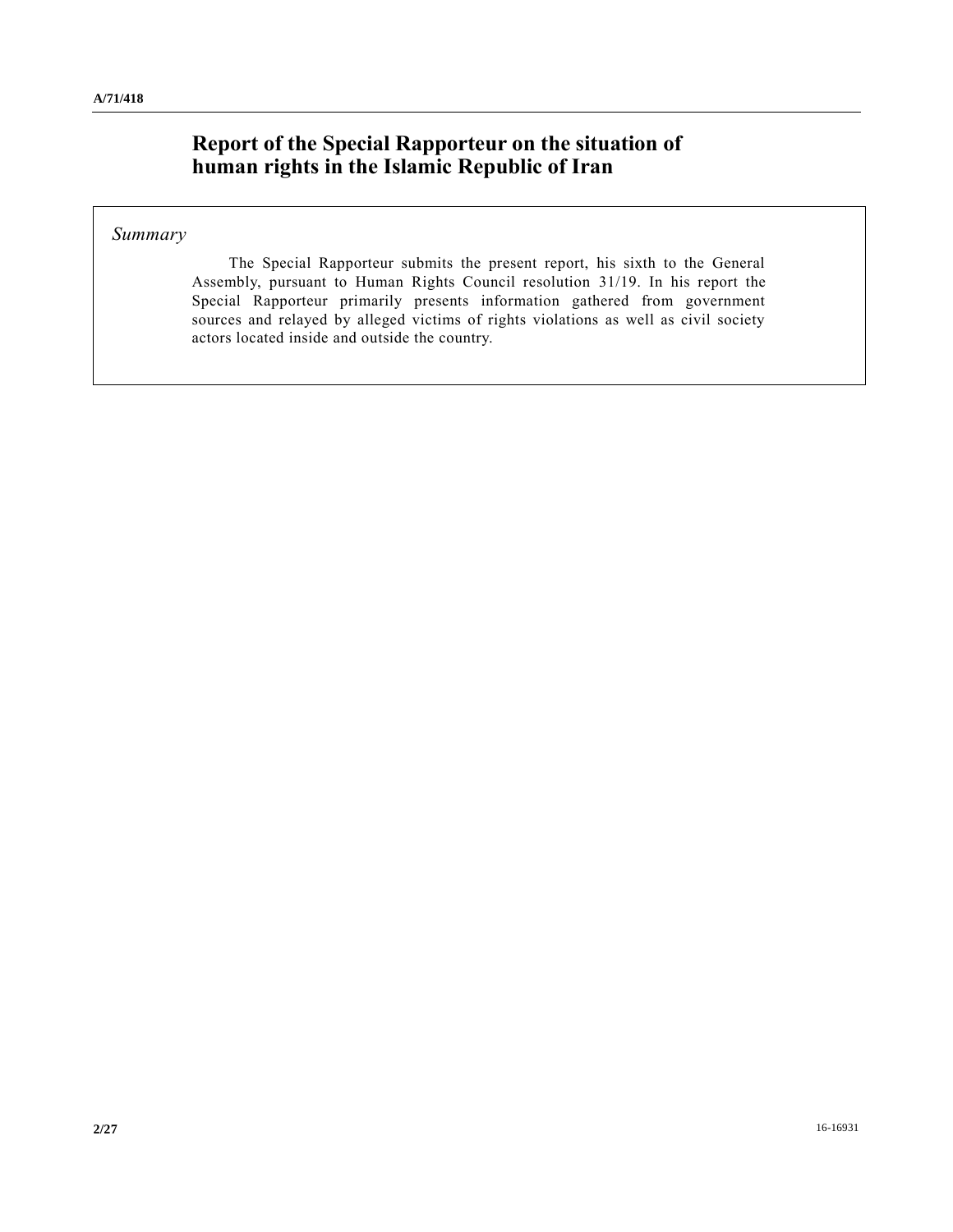# **I. Introduction**

1. Since 2011 the Special Rapporteur has observed several developments that could lead to positive changes in the human rights situation in the Islamic Republic of Iran. These include the publication of a draft charter of citizens' rights; the emergence of a limited public dialogue on a handful of human rights issues, including the use of the death penalty for non-violent drug crimes; the implementation of the Joint Comprehensive Plan of Action; and legislative steps taken by the parliament to improve the protection of certain rights.

2. Most of these developments have not, however, yielded tangible or sufficient improvements in the country's human rights situation, for reasons that will be further discussed below. Specifically, there is a notable gap between the law and State-sanctioned practices that violate fundamental rights. While recent legislative efforts to strengthen protections for the rights of the accused are noteworthy, they offer little relief in the absence of proper implementation and enforcement by the executive and judicial branches of Government.

3. Information gathered from government sources and civil society actors continues to highlight the arbitrary detention and prosecution of individuals for their legitimate exercise of myriad rights, as well as the use of torture and other forms of cruel, inhuman or degrading treatment, following the enactment of these legal improvements. Human rights defenders continue to face intimidation, censure and retribution for their contact with the United Nations human rights mechanisms and international human rights organizations, and those alleged to have abused their authority continue to enjoy impunity. Other legislation, including the country 's anti-narcotics laws, which have not yet been amended, continue to violate the right to life.

4. The Special Rapporteur wishes to highlight the Government's continued engagement with the special procedure mandate holders of the Human Rights Council, including through dialogue with his mandate and by way of recent invitations to the Special Rapporteur on the right to food and the Special Rapporteur on the negative impact of unilateral and coercive measures on the enjoyment of human rights to visit the country.<sup>1</sup> In its response to the present report, the Government asserts that it "has so far paved the way for the visits of seven thematic rapporteurs and working groups".<sup>2</sup> However, the authorities remain reticent with regard to repeated requests for country visits made by eight thematic mandate holders and the country-specific mandate holder since 2005, date of the last visit to the country by a special rapporteur.<sup>3</sup>

5. A total of 23 communications concerning pressing developments or emerging issues detailed in the present report and/or appealing for remedy were transmitted by the Special Rapporteur to the Government from January to mid-August 2016. Of these, 22 were urgent actions and 1 was an allegation letter joined by several

<sup>&</sup>lt;sup>1</sup> See http://spinternet.ohchr.org/ Layouts/SpecialProceduresInternet/ViewCountryVisits.aspx? Lang=en.

 $2^{2}$  Seven representatives of the special procedures visited the Islamic Republic Iran between 1995 and 2005, after which no visits were facilitated by the Government.

<sup>3</sup> See www.ohchr.org/EN/HRBodies/SP/Pages/CountryvisitsF-M.aspx.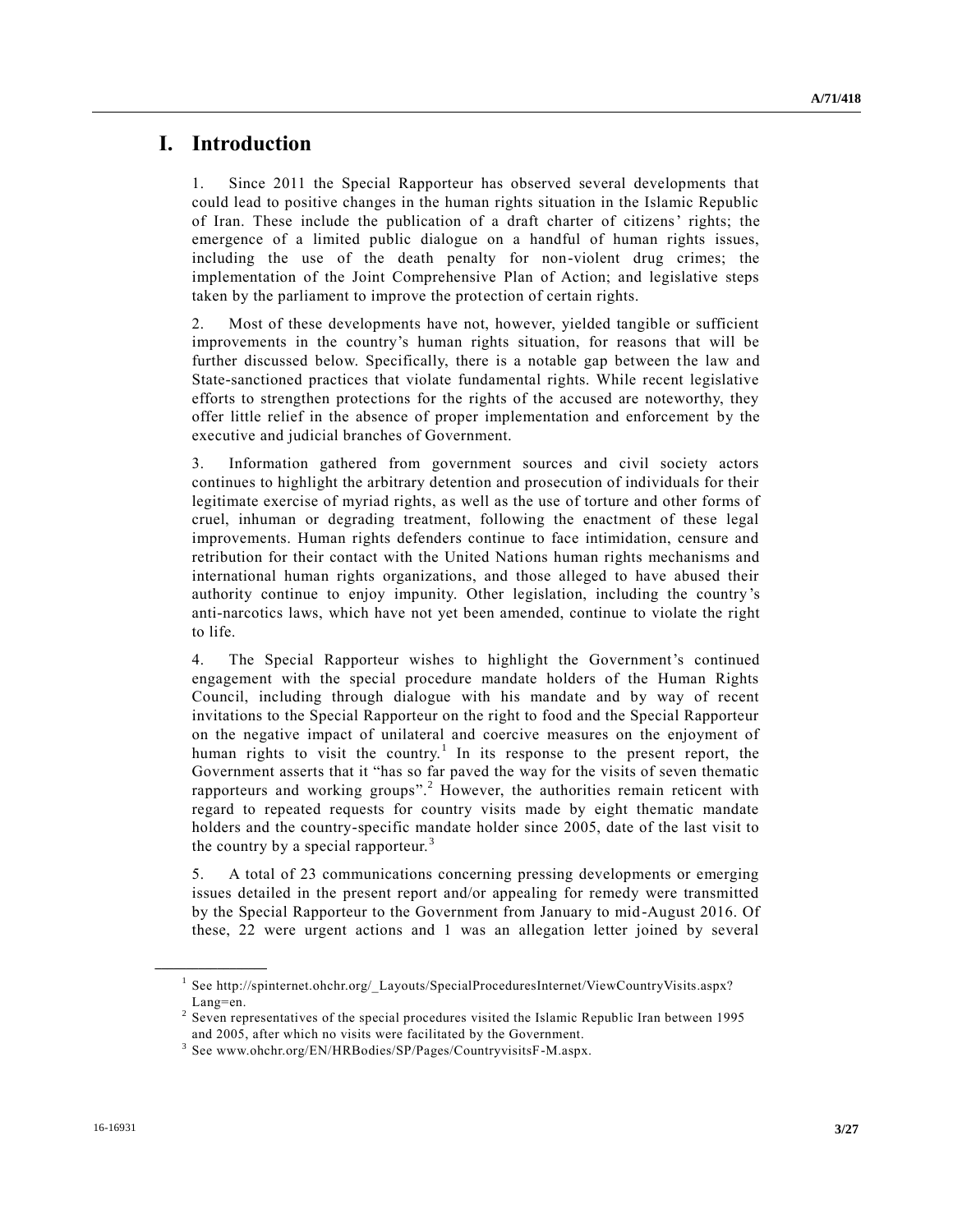thematic mandate holders. The Government responded to 7, reducing its rate of reply from 38 per cent in 2015 to 30 per cent during the reporting period. The Government also continues to respond, at length, to the Special Rapporteur's reports, including the current one.

6. The present report contains primarily information gathered from government sources and relayed by alleged victims of rights violations, as well as civil society actors located inside and outside the country. This includes information gathered from government responses to communications transmitted jointly by special procedure mandate holders during the first seven months of 2016; information gathered from various websites maintained by branches and agencies of the Government; information published or submitted by non-governmental organizations located inside the Islamic Republic of Iran; laws and draft legislation; details presented in national stakeholder reports submitted by officials for the universal periodic review exercise in 2014; and information gleaned from statements published either by national media sources or by individual government officials.

7. The Special Rapporteur also relays information gathered from 43 interviews conducted during fact-finding visits to Stockholm, Berlin and Munich, Germany, and Turin, Italy, in May 2016. Information from additional interviews was collected via telephone, Skype and other messenger services during the reporting period from individuals located inside and outside the country.

# **II. Civil and political rights**

8. On 26 November 2013, President Hassan Rouhani, highlighting his campaign promise to improve the protection of human rights, released a draft charter of citizens' rights that addresses a range of civil and political rights guaranteed by Iranian law. Since its publication, however, no significant steps have been taken to either finalize or implement the charter's provisions. The Government notes that it expects the charter to be finalized by "the end of the current year". While applauding the effort, the Special Rapporteur notes that many of the charter 's provisions fail to sufficiently protect fundamental rights, including the rights to freedom of expression, association and assembly.

9. The Government accepted 189 of the 291 recommendations that were the outcome of its universal periodic review in 2014, asserting that the majority of the recommendations had already been implemented, including the recommendation to strengthen its domestic legal framework and implement its international human rights obligations. Despite these commitments and the country's legal obligations, the state of protections for the majority of rights guaranteed by the five human rights instruments to which the Islamic Republic of Iran is a party remains largely unchanged.

### **A. Right to life**

10. The Government received 41 recommendations related to its use of capital punishment during the second cycle of its universal period review in 2014. They include recommendations to abolish the death penalty for juvenile offenders; to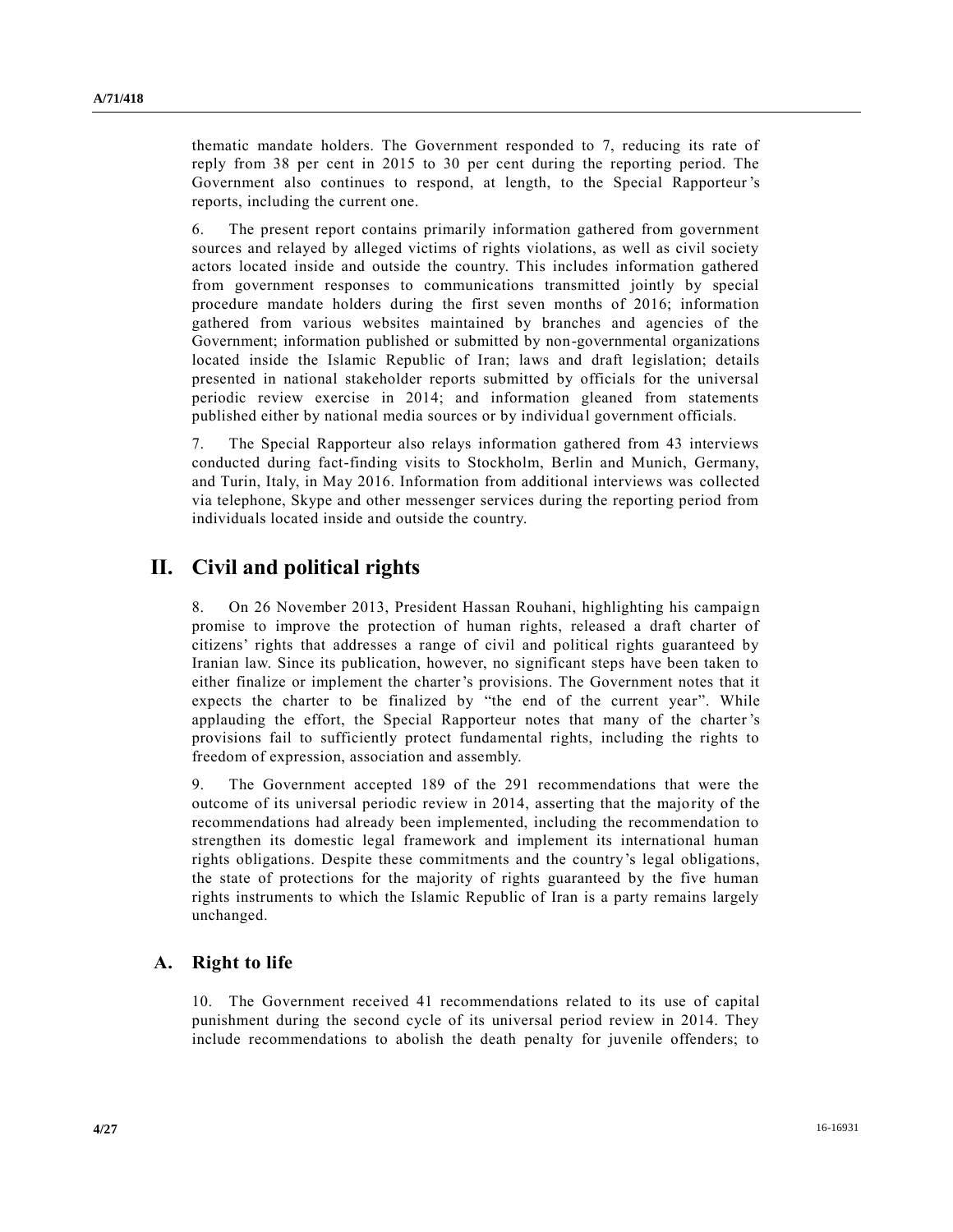establish a moratorium for crimes not considered "most serious" by international standards; and to ban stoning and public executions. In April 2016, the United Nations High Commissioner for Human Rights called on the authorities to halt executions of juvenile and drug offenders and to institute a moratorium on the use of the death penalty altogether.<sup>4</sup>

11. Human rights organizations estimate that despite these appeals, between 966 and 1,054 executions took place in 2015, the highest number in over 20 years.<sup>5</sup> Between  $241<sup>6</sup>$  and  $253<sup>7</sup>$  executions were reportedly carried out from January to the end of the third week of July 2016. This number is significantly lower than the number of executions carried out during the same period in 2015. In the light of the repeated concerns expressed by the Special Rapporteur and other human rights bodies and organizations, any decrease in the number of executions is a positive development. However, reports received by the Special Rapporteur suggest that the number of executions in the Islamic Republic of Iran increased again in July 2016, when human rights organizations documented at least 40 executions carried out during the first three weeks of that month (see figures I-III).<sup>8</sup> As in previous years, the majority of the executions in 2015 and 2016 were for drug-related offences.



Figure I **Executions in the Islamic Republic of Iran, 2005 to July 2016**

<sup>4</sup> See www.ohchr.org/EN/NewsEvents/Pages/DisplayNews.aspx?NewsID=19816&LangID=E.

<sup>5</sup> See www.iranhrdc.org/english/publications/human-rights-data/chart-of-executions/1000000564 ihrdc-chart-of-executions-by-the-islamic-republic-of-iran-2015.html; www.iranrights.org/; http://iranhr.net/en/; and www.amnesty.org/en/countries/middle-east-and-north-africa/iran/.

<sup>&</sup>lt;sup>6</sup> Information received by the Office of the Special Rapporteur from the Abdorrahman Boroumand Foundation (www.iranrights.org).

<sup>7</sup> Information received by the Office of the Special Rapporteur from Iran Human Rights (http://iranhr.net).

<sup>8</sup> See http://iranhr.net/en/articles/2585/. According to the Abdorrahman Boroumand Foundation, there were a total of 62 executions in July 2016.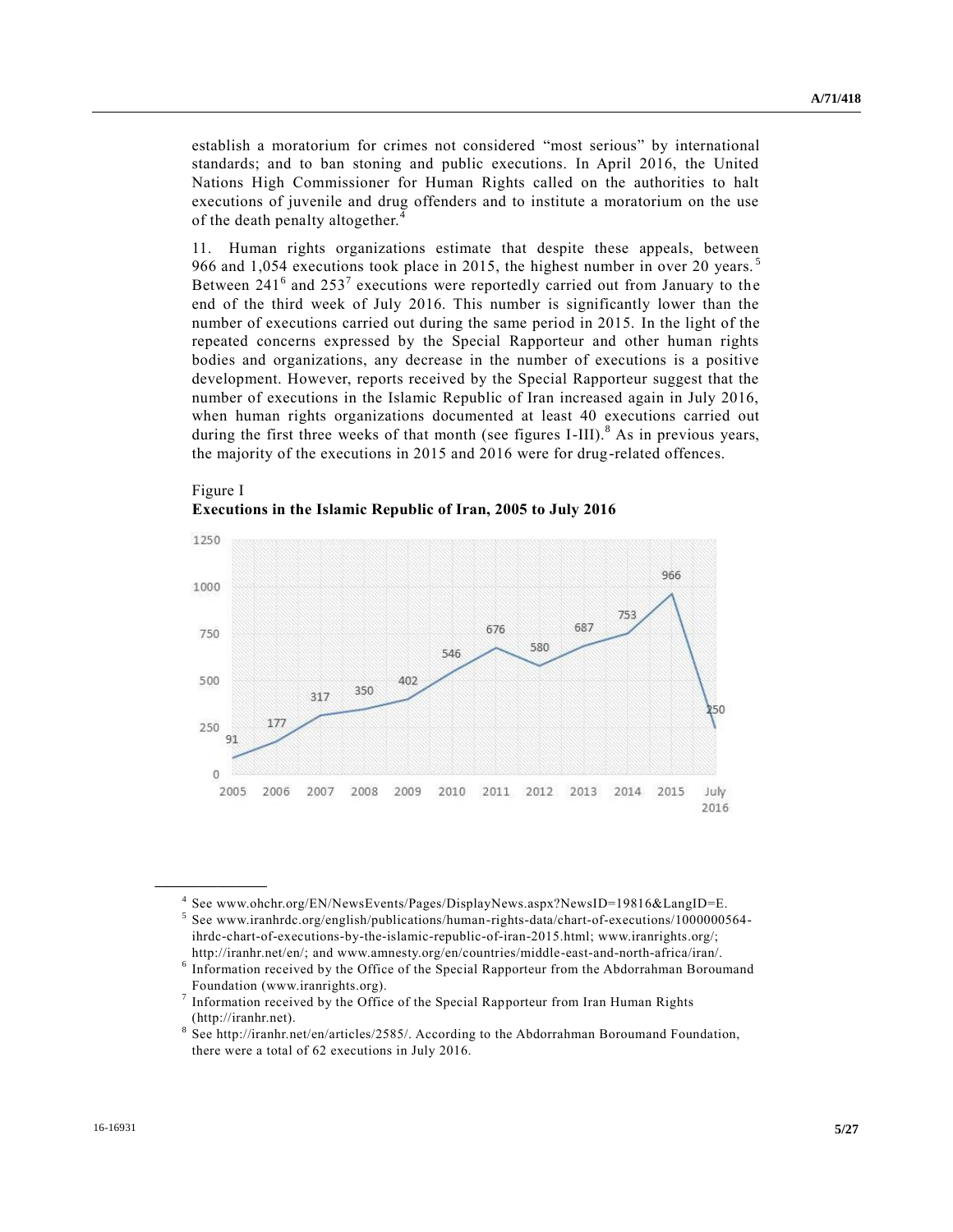



**Number of executions in the Islamic Republic of Iran, by month, January-July 2016**



12. In its response to the present report, the Government again maintains that drug trafficking is a serious offence that requires the use of the death penalty under certain circumstances (which it claims has a "[highly] deterrent effect") and rejects the adoption of a moratorium on the death penalty. The Government also confirms that there was a "more than 50 per cent decrease in implementation of capital punishment during the first six months of 2016" and maintains that "no information has been received, from any international authorities, regarding non-observance of legal standards" with respect to individuals sentenced to death for drug-related crimes. The Special Rapporteur joins the Secretary-General, the Human Rights Committee and other special procedure mandate holders in their ongoing calls for the Government to reconsider its use of capital punishment.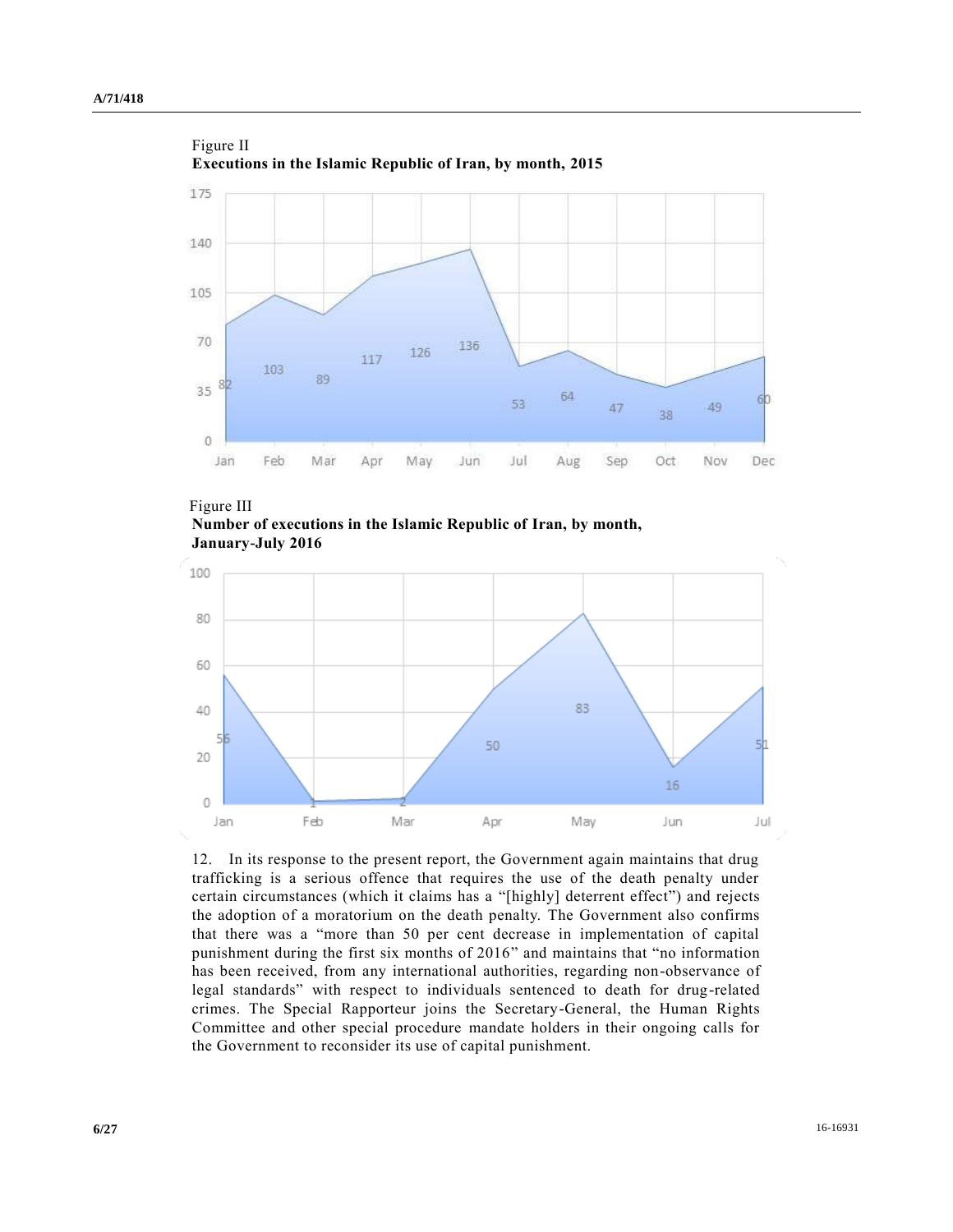13. Since 2015, at least two women convicted of the crime of adultery have been sentenced to stoning.<sup>9</sup> In its response to the Special Rapporteur's report to the Human Rights Council [\(A/HRC/31/69\)](http://undocs.org/A/HRC/31/69), the Government notes that that criminalization of adultery is consistent with its interpretation of Islamic law and that stoning is an effective deterrent. On 7 July 2016, the Government also asserted that the judiciary had converted these sentences to other punishments and that no stoning sentences had been carried out in the country in recent years.<sup>10</sup>

14. Amendments to the Criminal Procedure Code of the Islamic Republic of Iran that became effective in June 2015 now require that all death sentences be reviewed by the Supreme Court (ibid., para. 25). These changes annul article 32 of the Anti-Narcotics Law, which authorized the country's Prosecutor General to fast-track and confirm death sentences for drug-related offences adjudicated by revolutionary courts. On 7 December 2015, the Supreme Court issued a ruling requiring all revolutionary courts to refer drug-related death sentences to it for review.<sup>11</sup>

15. However, the Special Rapporteur continues to receive information indicating that violations of due process rights, including the right to appeal death sentences, remain problematic in drug-related cases.<sup>12</sup> In April 2016, for example, prison authorities in the northern city of Rasht executed Rashid Kouhi, who was convicted of a non-violent drug-trafficking offence in the absence of review by the Supreme Court, as required by law.<sup>13</sup> Human rights groups reported that Mr. Kouhi did not receive adequate legal assistance in requesting an appeal to the Supreme Court and that his requests for clemency were rejected. Mr. Kouhi was also reportedly deprived of access to a lawyer during his interrogation and met with a pro bono State-appointed lawyer for the first time during his trial.<sup>14</sup>

16. In December 2015, 70 members of parliament presented a bill that, if approved by the legislature and the Guardian Council, would reduce the punishment for non-violent drug-related crimes from death to life imprisonment. On 11 January 2016, the bill was introduced on the main floor of the parliament for review. <sup>15</sup> It is not known whether the apparent drop in the number of executions during the first six months of 2016 is directly related to the Government's increasing sensitivity to drug-related executions or the result of newly implemented and pending legislation.

<sup>9</sup> See www.darsiahkal.ir/64601/64601 (in Persian).

<sup>&</sup>lt;sup>10</sup> Reply of the Government of the Islamic Republic of Iran to a communication dated 20 January 2016.

<sup>11</sup> See www.rrk.ir/Laws/ShowLaw.aspx?Code=8008 (in Persian).

<sup>12</sup> See www.iranrights.org/newsletter/issue/74.

<sup>13</sup> See https://hra-news.org/fa/execution/a-4759 (in Persian).

<sup>14</sup> See www.amnesty.org/en/latest/news/2016/04/iranian-man-facing-imminent-executiontomorrow-denied-the-right-to-appeal/.

 $15$  See www.farsnews.com/13941021000764 (in Persian).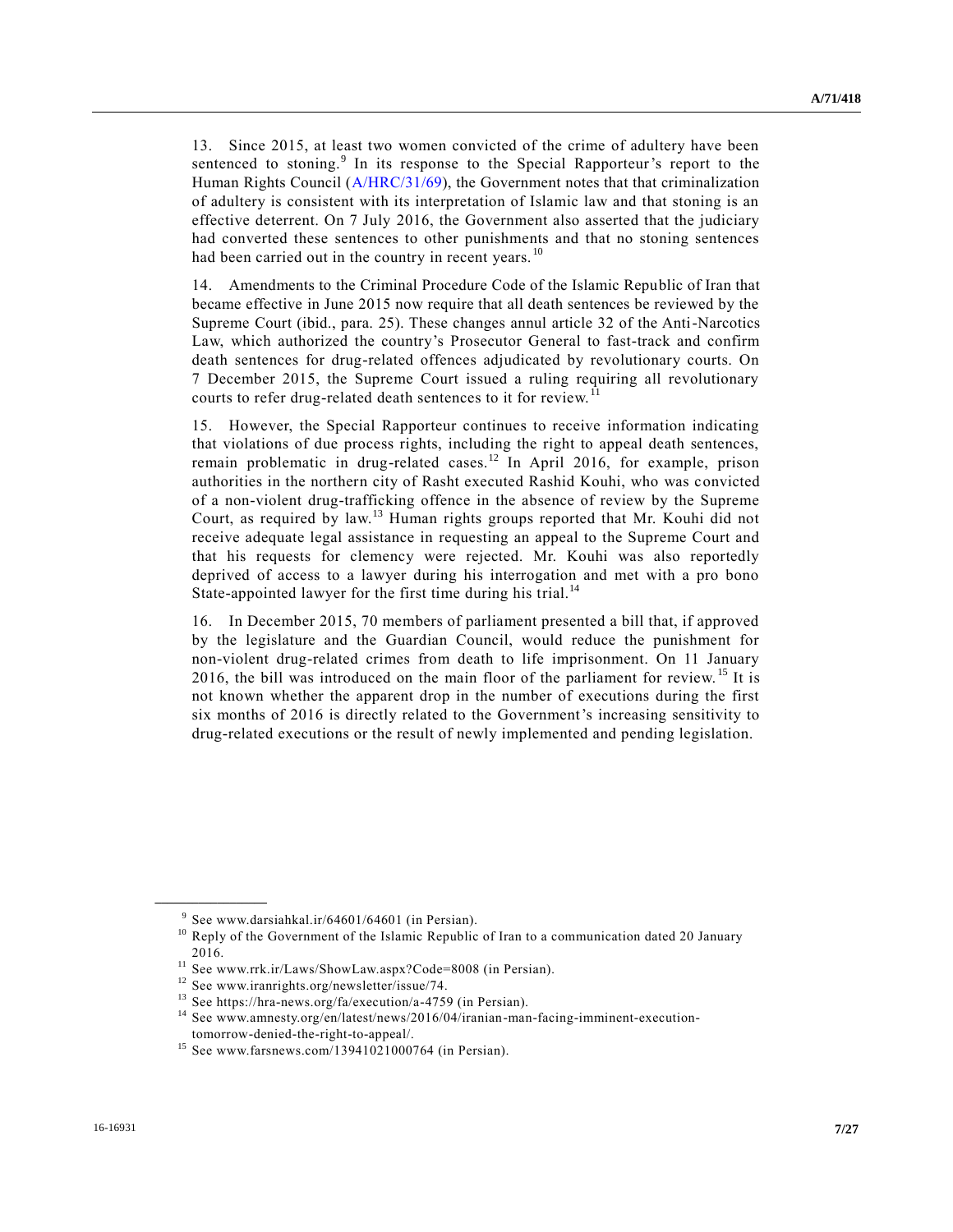### **B. Executions of juveniles**

17. The Special Rapporteur notes with great concern that under articles 146 and 147 of the Islamic Penal Code, the Islamic Republic of Iran retains the death penalty for boys of at least 15 lunar years of age and girls of at least 9 lunar years.

18. On 12 January 2016, the Committee on the Rights of the Child concluded its review of the implementation by the Islamic Republic of Iran of the Convention on the Rights of the Child. In its concluding observations [\(CRC/C/IRN/CO/3-4\)](http://undocs.org/CRC/C/IRN/CO/3), the Committee expressed great concern about the ongoing execution of juveniles and called on the Government to withdraw reservations that sanction judicial disregard of provisions of the Convention. They also called on the Government to define juveniles as anyone under the age of 18, in line with Convention standards, and to raise the age of criminal responsibility for girls so that there is no discrimination between boys and girls. In its response, the Government continues to defend its use of a general reservation to the Convention based on its "religious teachings and culture".

19. Amendments to the Islamic Penal Code in 2013 repealed capital punishment for juveniles found guilty of committing drug-related offences and now require a judge to determine whether these defendants understood the consequences of their actions at the time they committed non-drug-related capital offences. In January 2015, the Supreme Court issued a ruling requiring all courts to apply the new amendment retroactively for cases adjudicated prior to 2013 if a juvenile defendant petitions for an appeal. $16$ 

20. The Special Rapporteur notes with great concern that, notwithstanding these reforms, the number of executions of juvenile offenders has actually increased during the past few years. He also continues to receive reports maintaining that some juvenile offenders have been denied the right to appellate review, that the Supreme Court has rejected several petitions for retrial and that it confirmed the death sentences of at least six juvenile offenders.<sup>17</sup> The Special Rapporteur has also received reports suggesting that the criteria used by courts to assess mental capacity vary widely and are inconsistently applied throughout the country.<sup>18</sup> The Government rejects this allegation, and in its response asserts that amendments to the Islamic Penal Code have resulted in a reduction in the number of juvenile executions this year.

21. At least one confirmed execution of a juvenile had reportedly been carried out as of the date of drafting of the present report and four juvenile executions took place in 2015.<sup>19</sup> At least 73 juvenile offenders were reportedly executed between 2005 and 2015 and some 160 others were reportedly awaiting execution as of January 2016.<sup>20</sup> In its response, the Government notes that in all cases of retributive justice for juvenile offenders, its fundamental policy is to encourage reconciliation between the perpetrators' and victims' families in lieu of the death penalty. It also notes that executions of juvenile offenders are not carried out until the perpetrators reach 18 years of age.

<sup>16</sup> See www.rrk.ir/Laws/ShowLaw.aspx?Code=2460 (in Persian).

<sup>17</sup> See www.amnesty.org/en/documents/mde13/3112/2016/en/.

 $18$  Ibid.

<sup>19</sup> See www.amnesty.org/en/latest/news/2016/08/iran-hanging-of-teenager-shows-brazen-disregardfor-international-law/.

 $20$  Ibid.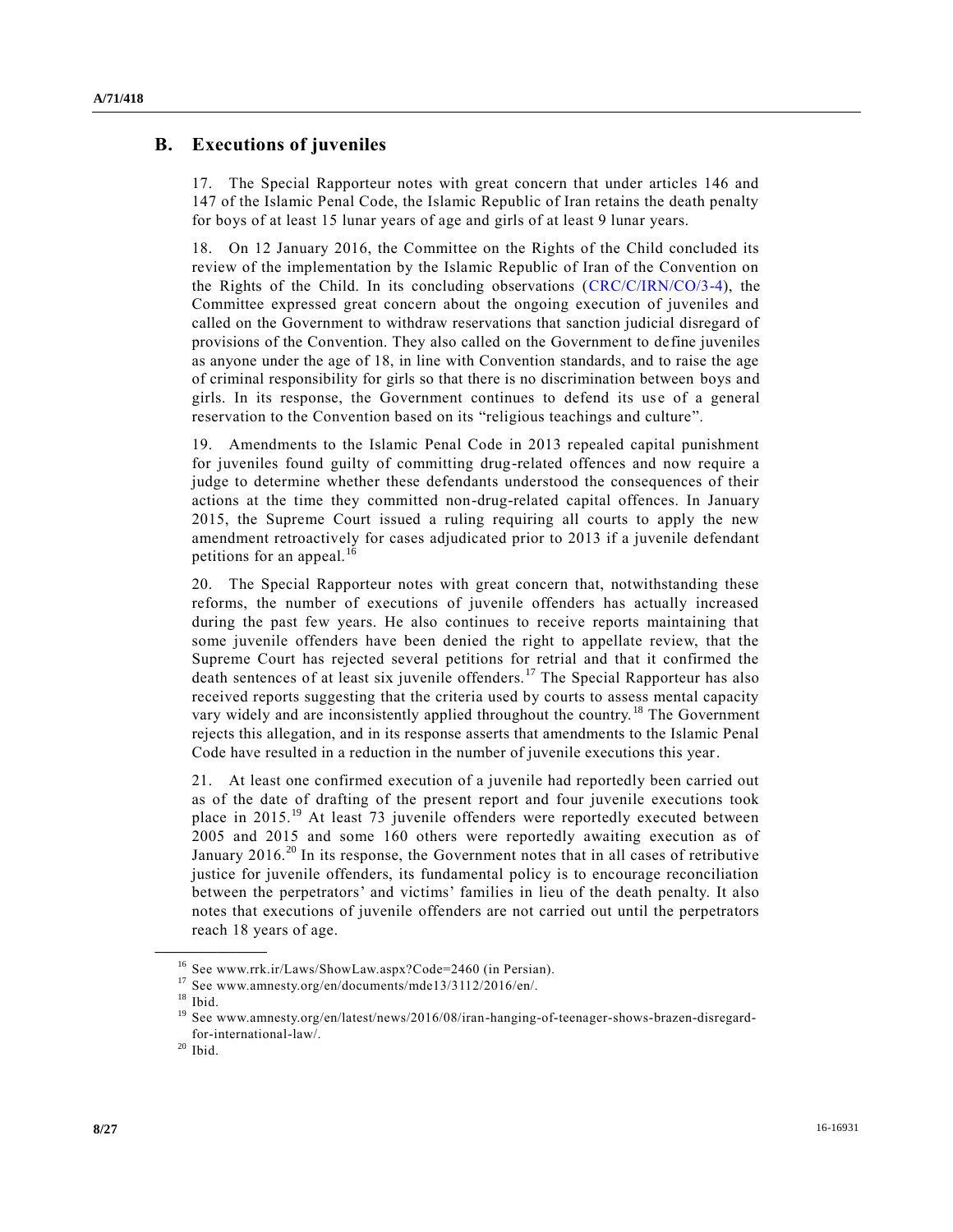# **C. Right to be free from torture and other cruel, inhuman or degrading treatment or punishment**

22. The Special Rapporteur continued to receive reports alleging the use of torture and other cruel, inhuman or degrading treatment or punishment during the reporting period. Such treatment includes the continued use of amputations,  $2^{\overline{1}}$  blinding and flogging as a form of punishment, reliance on physical and mental torture or illtreatment to coerce confessions (mostly during pretrial detention) and the denial of access to proper and necessary medical treatment for detainees. Human rights groups have documented at least one amputation<sup>22</sup> and several floggings during the reporting period. $^{23}$ 

23. In its response, the Government rejects the notion that amputations and floggings amount to torture and maintains that they are effective deterrents to criminal activity. It also reports that 4,332 complaints alleging rights violations were submitted in the past four years, including torture and ill-treatment, and that "only a small percentage" warranted action. No specific information is provided regarding prosecutions and/or convictions of individuals alleged to be involved in the torture or ill-treatment of detainees.

24. In early 2016, a spokesperson for the judiciary in Qazvin province announced that the authorities had arrested 35 young women and men who were attending a graduation party. He reported that all those attending the event had been convicted and sentenced to 99 lashes each, because they were "half-naked while consuming alcohol and engaging in acts incompatible with chastity which disturbed the public opinion", and that the sentences were carried out promptly the same day.  $24$ 

25. Some 17 miners in Azarbayjan-e Gharbi province were reportedly flogged for protesting against the firing of hundreds of colleagues pursuant to two court rulings in Takab sentencing the miners to between 30 and 100 lashes. <sup>25</sup> In its response, the Government maintains that the workers were flogged as the result of a lawsuit filed by the mining company, which accused the workers of blocking the entrance to the mine, insulting or threatening the mine's guard and resorting to violence, not because the workers had exercised their rights to association or assembly. The Government also reports that nine individuals received between 30 and 50 lashes as punishment for their crimes.

26. In May 2016, the mother of journalist Afarin Chitsaz, who was arrested and accused of colluding with foreign Governments, announced that interrogators had blindfolded and beaten her daughter to coerce a confession.<sup>26</sup> Security officials arrested Ms. Chitsaz, along with several colleagues, on 2 November 2015 and detained her incommunicado for more than a month. In its response, the Government notes that the courts sentenced Ms. Chitsaz to two years' imprisonment and a two-year ban on journalistic activities upon release.

<sup>21</sup> Articles 217-288 of the Islamic Penal Code.

<sup>&</sup>lt;sup>22</sup> See hra-news.org/fa/uncategorized/a-5594 (in Persian).

<sup>&</sup>lt;sup>23</sup> See, e.g., www.isna.ir/news/95030703729 (in Persian).

 $24$  Ibid.

<sup>&</sup>lt;sup>25</sup> See www.ilna.ir (in Persian).

<sup>26</sup> See www.iranhumanrights.org/2016/05/afarin-chitsaz/.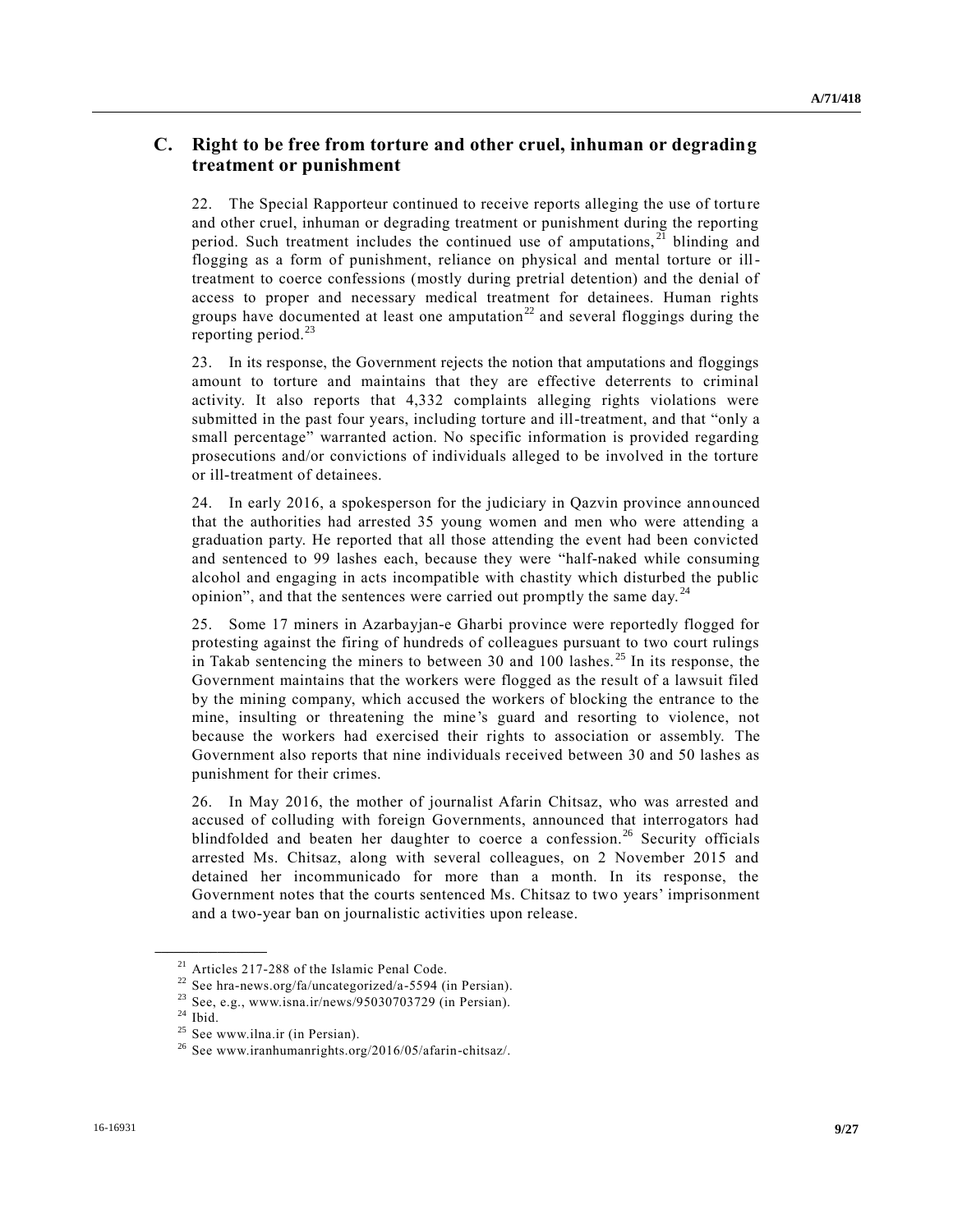27. On 14 May 2016, Ehsan Mazandarani, a reformist journalist arrested along with Ms. Chitsaz, sent a letter to the Supreme Leader requesting an investigation into his alleged torture and mistreatment by security officials during his interrogations and pretrial detention. Mr. Mazandarani was allegedly pressured by Revolutionary Guards three days later to deny the allegations raised in the letter. He was sentenced to seven years in prison on the charges of "propaganda against the State" and "assembly and collusion against national security". An appeals court later reduced his sentence to two years. $27$ 

28. Human rights organizations issued several comprehensive reports during the reporting period documenting the ill-treatment of "political detainees", including denial of medical care and inadequate nutrition in an effort to intimidate or punish detainees or to coerce confessions.<sup>28</sup>

29. On 27 April 2016, the Special Rapporteur joined a group of other United Nations experts to issue a statement reminding the Government of the Islamic Republic of Iran of its obligations under international standards to respect prisoners' right to health and to ensure their humane treatment by allowing them adequate access to proper and necessary medical treatment. The experts highlighted the cases of a number of political activists and human rights defenders and expressed regret that the Government had until then failed to properly investigate allegations of mistreatment or to offer relief.<sup>29</sup> Since the publication of the statement, some of these prisoners received adequate medical attention.

30. Omid Kokabee, a young physicist who has reportedly been imprisoned in the Islamic Republic of Iran for more than five years for his refusal to work on military research, underwent surgery on 20 April 2016 to remove his right kidney, which was damaged as a result of advanced cancer. It was alleged that despite the family's repeated requests for medical furlough, Mr. Kokabee was denied an opportunity for the early detection and treatment of his cancer following complaints of serious pain, bleeding and other complications of multiple episodes of kidney stones.<sup>30</sup> Mr. Kokabee is serving a 10-year sentence on charges of having "relations with a hostile country" and receiving "illegitimate funds". In its response, the Government alleges that Mr. Kokabee was convicted of the "serious offences" of cooperating with the Government of the United States and spying. It notes that Mr. Kokabee has been conditionally released from prison and is currently free.

31. The family of Zeynab Jalalian, an Iranian Kurdish woman serving a life sentence in connection with her alleged membership in a Kurdish opposition group, maintains that Ms. Jalalian has been denied medical care for injuries sustained during a beating inflicted by security officials that resulted in a skull fracture and caused neurological damage, including haemorrhaging and vision impairment. Sources maintain that Ms. Jalalian urgently requires medical intervention, but that authorities have repeatedly refused to authorize her transfer to a hospital unless she confesses to her

 $27$  See www.iranhumanrights.org/2016/07/ehsan-mazandarani-6/.

<sup>28</sup> See www.iranhumanrights.org/2016/06/inside-the-women-ward-report/; and www.amnesty.org/en/documents/mde13/4196/2016/en/.

<sup>29</sup> See http://shaheedoniran.org/english/dr-shaheeds-work/iran-denial-of-adequate-medical-

treatment-to-political-prisoners-unacceptable/.

<sup>30</sup> See www.iranhumanrights.org/2016/04/omid-kokabee-cancer/.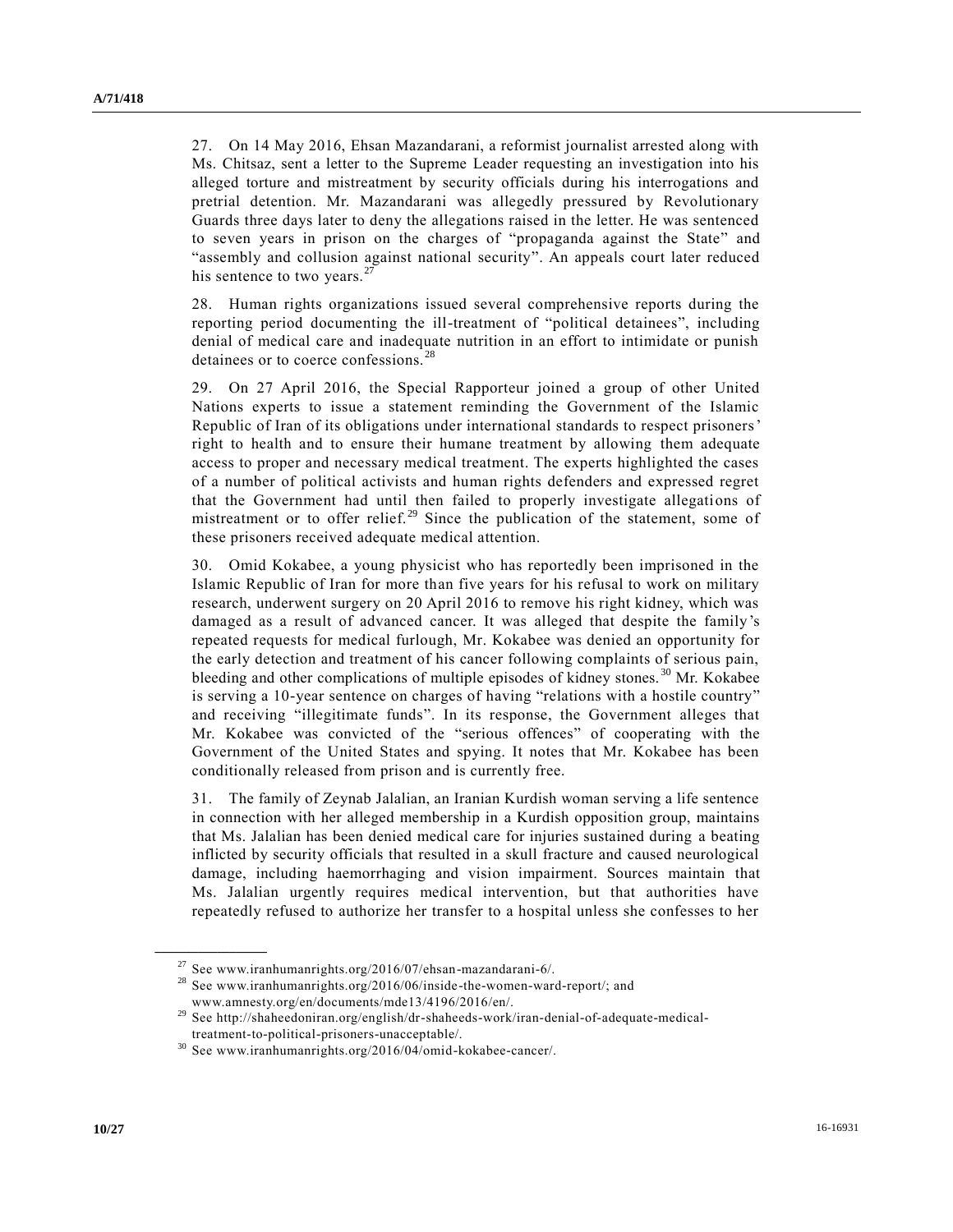alleged crimes.<sup>31</sup> In its response, the Government flatly denies allegations that it is "using force to obtain [a] confession" from her.

#### **D. Due process and fair trial rights**

32. The Special Rapporteur applauded recent amendments to the Criminal Procedure Code in his report to the Human Rights Council, but noted that serious problems continued to undermine the administration of justice in the Islamic Republic of Iran. The amendments provide for immediate access to legal counsel upon arrest and during preliminary investigations,  $32$  and require that defendants be informed of their rights prior to the onset of an investigation. Violations of these rights, or failure to communicate them to the accused, should result in disciplinary action but will not impact the admissibility of evidence obtained under these conditions.<sup>33</sup>

33. Revisions to the amendments by the Guardian Council effectively exempt from these increased protections individuals accused of national security, capital, political or press crimes and those accused of offences that carry life sentences. Persons accused of crimes falling into these categories must select their counsel from an official pool of lawyers chosen by the head of the judiciary. <sup>34</sup> On 6 July 2015, the bar association reportedly called upon the head of judiciary, the parliament and the President to reconsider the revisions.<sup>35</sup> As of this writing, the judiciary had not provided an official list of approved lawyers.

34. In addition to problems with the laws themselves, the Special Rapporteur notes that many of the reports he receives regarding due process and fair trial violations involve a failure on the part of the authorities to simply implement existing laws. He continues to receive reports of individuals who are arrested without being presented with a warrant, and he has documented cases during the current reporting period where individuals and their families were not provided with adequate information regarding the circumstances of their arrest. He also continues to receive reports alleging that security officials, especially those affiliated with the Intelligence Ministry and the intelligence unit of the Revolutionary Guards, continue to arrest and detain individuals for prolonged periods without allowing contact with family members or legal counsel. The Special Rapporteur has repeatedly noted that this period of incommunicado detention renders detainees vulnerable to various forms of abuse, including torture.

35. On 7 June 2016, Evin prison authorities reportedly deprived activist Arash Sadeghi of access to a lawyer of his own choosing and forced him to begin serving his 15-year prison sentence for "assembly and collusion against national security", "propaganda against the State", "spreading lies in cyberspace" and "insulting the founder of the Islamic Republic". He was also reportedly subjected to psychological and physical torture and ill-treatment during his detention.

<sup>31</sup> See www.iranhumanrights.org/2016/02/zeinab-jalalian/.

<sup>32</sup> See www.amnesty.org/en/documents/mde13/2708/2016/en/.

<sup>&</sup>lt;sup>33</sup> Article 190, note 1, of the Criminal Procedure Code (2015).

<sup>34</sup> Article 48, note, of the Criminal Procedure Code (2015).

<sup>35</sup> See http://icbar.ir/Default.aspx?tabid=55&ctl=Edit&mid=435&Code=22124 (in Persian).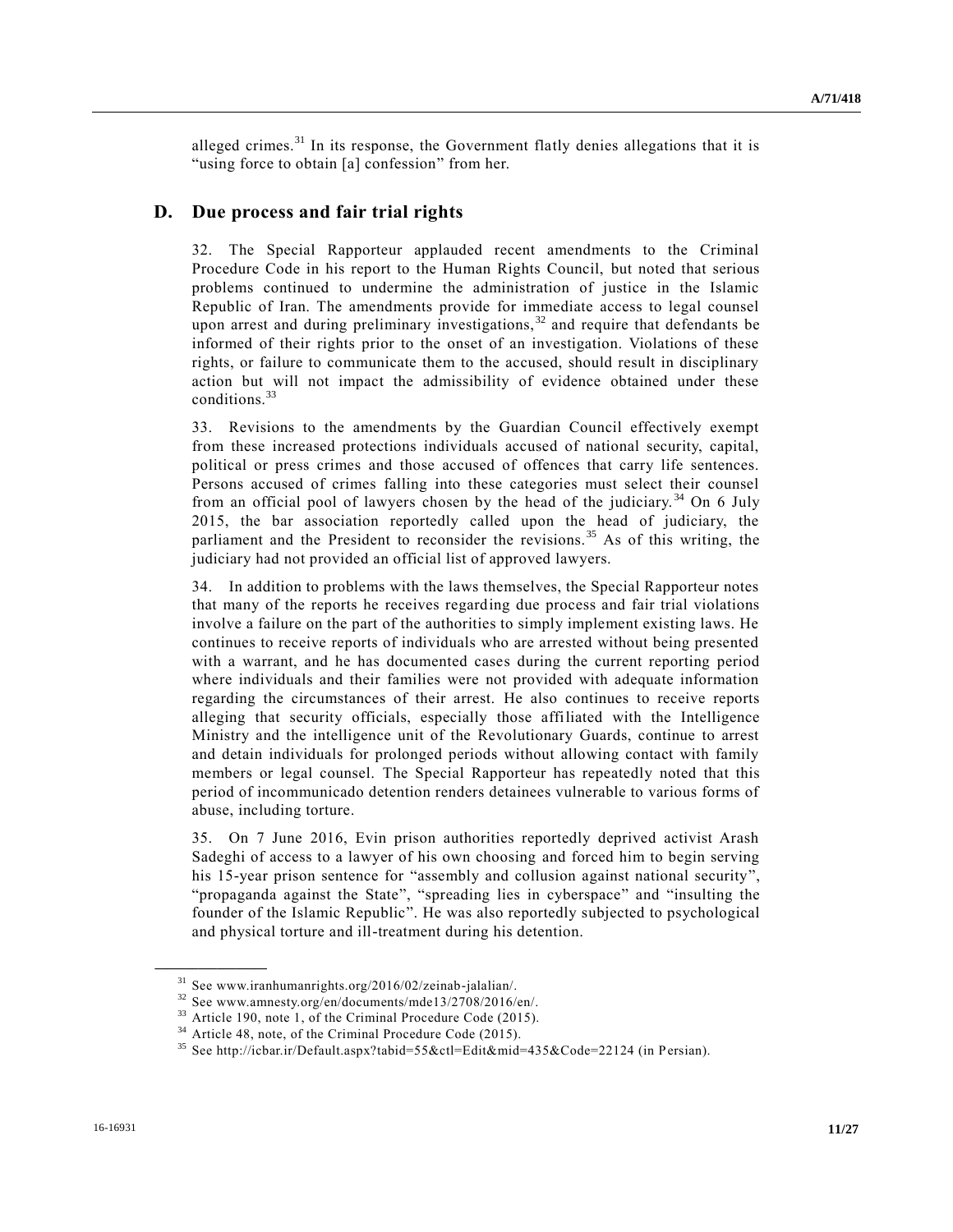36. On 11 July 2016, the judiciary announced the indictment of three dual nationals on national security-related charges.<sup>36</sup> Information received by the Special Rapporteur suggests that the detainees were held incommunicado for prolonged periods, denied access to a lawyer and threatened with the arrest of family members.

37. For example, Nazanin Zaghari-Ratcliffe, a project manager for the Thomson-Reuters Foundation, was reportedly detained by security agents on 3 April 2016 as she attempted to return to the United Kingdom of Great Britain and Northern Ireland with her 22-month-old daughter. On 15 June, authorities issued a statement confirming her arrest and accusing her of plotting the "soft overthrow of the Islamic Republic" through "membership in foreign companies and institutions". Ms. Zaghari-Ratcliffe is believed to have spent at least 45 days in solitary confinement and has allegedly been denied adequate access to a lawyer. $37$  She was sentenced in early September to five years' imprisonment on "secret charges".<sup>38</sup> In its response, the Government denies the allegation that Ms. Zaghari-Ratcliffe was denied adequate access to her lawyer and affirms that her final court session was held on 5 September 2016.

38. Homa Hoodfar, a 65-year-old professor of anthropology at Concordia University in Montreal, Canada, was reportedly arrested and detained on 6 June 2016 after being summoned to Evin prison for questioning. The arrest followed a raid on Ms. Hoodfar's home by members of the intelligence unit of the Revolutionary Guards in early March, shortly before she was to leave the country. During the raid the agents confiscated Ms. Hoodfar's personal belongings, including her passports, research documents and computer. She was since released on bail and prohibited from leaving the country. Ms. Hoodfar's lawyer and family have reportedly been deprived access to her and authorities have not provided an explanation for her detention.<sup>39</sup> On 26 September, the Ministry of Foreign Affairs announced that Ms. Hoodfar had been released that day on humanitarian grounds. <sup>40</sup> In its response, the Government alleges that Ms. Hoodfar "benefits from proper health and medical facilities and is under doctor's visit three times a day", "has an appointed lawyer" and was free on bail at the time the present report was being drafted.

39. The reasons for the detention of cyber activist and Internet entrepreneur Arash Zad, who was arrested on 1 August 2015 while boarding a plane to Istanbul, Turkey, at Imam Khomeini airport in Tehran remains unknown. Mr. Zad is the Persian language editor of the website Weblogina and director of Zigzag Lab, which provides web-based tools and services for Iranian users.<sup>41</sup> Mr. Zad is believed, among other things, to have been deprived of the right to a lawyer and the right to mount a proper defence.

<sup>36</sup> See www.washingtonpost.com/world/national-security/iran-indicts-dual-nationals-including-aus-businessman-but-wont-say-for-what/2016/07/11/ad6b0b96-4775-11e6-90a8 fb84201e0645\_story.html.

 $37$  See www.tabnak.ir/fa/news/600341 (in Persian).

<sup>38</sup> See www.bbc.com/news/uk-37321030.

 $39$  See www.tasnimnews.com/fa/news/1395/03/26/1105903/ (in Persian).

<sup>40</sup> See www.presstv.com/Detail/2016/09/26/486498/Iran-Canada-Oman-Homa-Hoodfar-Bahram-Qassemi.

<sup>41</sup> See www.article19.org/resources.php/resource/38104/en/iran:-detained-internet-entrepreneurmust-be-released.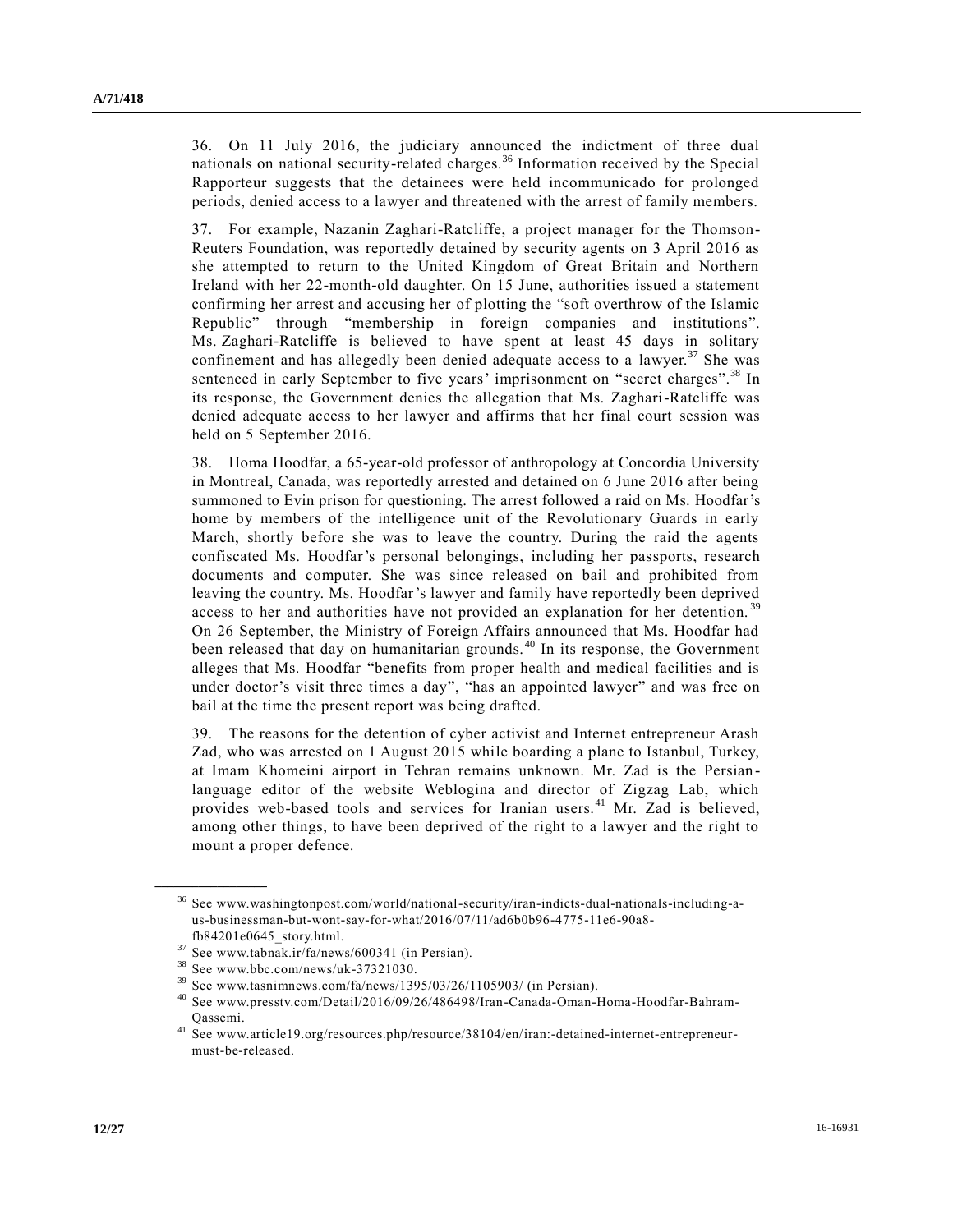### **E. Rights to freedom of expression, opinion, information and the press**

40. The Special Rapporteur notes that national laws and practices continue to severely restrict the rights to freedom of expression, association and peaceful assembly in the Islamic Republic of Iran. Individuals continue to provide reports detailing arbitrary detention for the legitimate exercise of these rights. Journalists, writers, social media activists and human rights defenders continued to be interrogated and arrested by government agents during the first half of 2016.

41. At least 14 journalists and 15 bloggers and social media activists were reportedly either in detention or sentenced for their peaceful activities as of July 2016, and reports suggest that many others are subjected to interrogations, surveillance and other forms of harassment and intimidation.<sup>42</sup>

42. Reports suggest that at least two licensed newspapers and publications have been shut down by the authorities.<sup>43</sup> The Special Rapporteur also expresses his concern regarding what appears to be an increase in the targeting and prosecution of artists and musicians for peacefully exercising their right to free expression.

43. The judiciary also reportedly continues to convict individuals who peacefully exercise their freedom of expression for crimes such as "propaganda against the State", "insulting" political or religious figures and harming "national security", and imposes heavy prison sentences. Judicial officials continue to rely on the Islamic Penal Code, the 1986 Press Law, the Cybercrimes Law and the newly passed Political Crimes Law to restrict content that might damage the "foundation" of the Islamic Republic, offend government officials or religious figures and undermine the Government's definition of decency, or that meets their criteria for an affront to religious and cultural values. In its response, the Government maintains that the restrictions are compatible with its international legal obligations.

44. Reports received by the Special Rapporteur indicate that since March 2016, several pre-approved concerts by well-known Persian musicians across the country have been cancelled. Some of the cancellations were supported by members of the clerical establishment, including the Friday prayer leader of Mashad. In Tehran, a concert by the national orchestra was reportedly cancelled by authorities without explanation.<sup>44</sup>

45. On 15 May 2016, the Revolutionary Guards cybercrime investigation unit announced that their surveillance operation, "Project Spider 2", had identified 58 fashion models, 51 fashion house owners and clothing designers, 59 photographers and makeup artists and two fashion institutes as liable for prosecution in connection with their professional activities. Some 29 criminal cases were filed and eight individuals were arrested and had their businesses shuttered under judicial orders. The authorities announced that the crackdown was part of a wider programme that targeted more than 170 fashion industry workers during the first six months of 2016. One of the models, Elham Arab, was forced to "repent" and apologize on national television.<sup>45</sup> On 7 June, the Revolutionary Guards branch in Fars province announced

<sup>&</sup>lt;sup>42</sup> Information received by the Office of the Special Rapporteur from Reporters Without Borders.

<sup>43</sup> See www.iranhumanrights.org/2016/06/ghanoon-daily/.

<sup>44</sup> See www.iranhumanrights.org/2016/05/shahram-nazeri/.

<sup>45</sup> See www.iranhumanrights.org/2016/05/fashion-models-arrested/.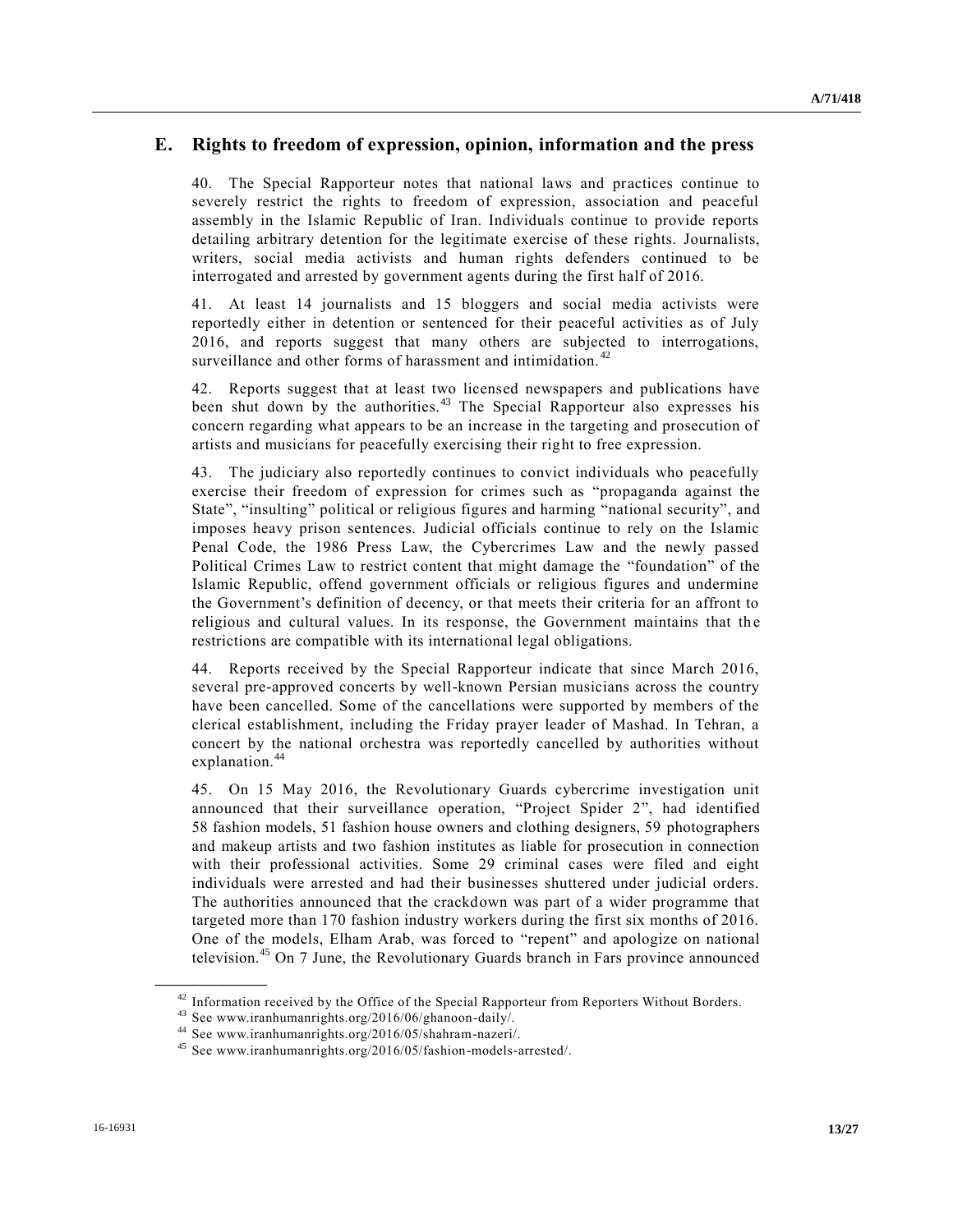the arrest of an additional 12 people who were allegedly engaged in a range of activities related to modelling. The defendants were accused of "promoting corruption and cultural subjugation" and "producing and posting vulgar and immoral images of families and individuals in cyberspace".<sup>46</sup> In its response, the Government notes that the aforementioned individuals were "promoting universal vulgarism via propagating professional modelling with the aim of normalizing immorality" and defends its actions as being in the interest of protecting national security and public morality.

46. On 29 May 2016, the Supreme Council of Cyberspace announced new regulations that would require foreign messaging application companies to move data they possess about Iranian users onto servers located inside the country, prompting concerns regarding the security and privacy of users. The Council, whose members are selected by the Supreme Leader, Ayatollah Ali Khamenei, reportedly gave social media companies one year to comply with the new regulations. Analysts maintain that the new requirements disproportionately affect the company Telegram, whose cloud-based instant messaging service has gained popularity in the Islamic Republic of Iran and has an estimated 20 million users in the country.<sup>47</sup>

47. In June 2016, Mehdi Rajabian, a musician and founder of BargMusic, Yousef Emadi, a musician and co-founder of BargMusic, and Hossein Rajabian, an independent film-maker, were summoned to serve three-year prison sentences for "insulting the sacred" and "spreading propaganda against the State". All three men were arrested in 2013 and reportedly held for over two months in solitary confinement before being released on bail. They were allegedly subjected to torture and forced to confess to the charges.<sup>48</sup>

48. On 8 June 2016, Mohammad Reza Fathi, a blogger and journalist from the town of Saveh in the north of the Islamic Republic of Iran, was convicted of "publishing lies" and "disturbing public opinion" after three individuals who worked for local government bodies complained of his critical writings on the Internet. A lower court sentenced Mr. Fathi to 444 lashes, but execution of the sentence is pending a final ruling from a court of appeals.<sup>49</sup>

49. On 20 June 2016, editors at *Ghanoon* announced the closure of the newspaper pursuant to an order by the Chief Prosecutor of Tehran. The order was reportedly issued following a complaint by the Revolutionary Guards, who accused the paper of "defamation and publishing falsehoods with the intent to cause public anxiety". The suspension of the paper, often characterized as supporting President Rouhani, occurred a day after the President said he was "proud of freedom of the press" in the country. The paper's journalists have alleged that hardliners in the country are punishing the paper because they do not approve of its content. <sup>50</sup> In its response, the Government notes that a final judgment has not yet been issued in this case.

50. Also on 20 June 2016, the Prosecutor General of Tehran announced that security forces had arrested 17 people in connection with "immoral content" posted

<sup>46</sup> See www.farsnews.com/ (in Persian).

<sup>47</sup> See www.irna.ir/fa/News/82091878/ (in Persian).

<sup>48</sup> See www.iranhumanrights.org/2016/06/music-distributors-summoned-to-prison-dont-forget-us/.

<sup>49</sup> See www.atreyas.ir/wp-content/uploads/2016/06/717.pdf (in Persian).

<sup>50</sup> See www.iranhumanrights.org/2016/06/ghanoon-daily2/.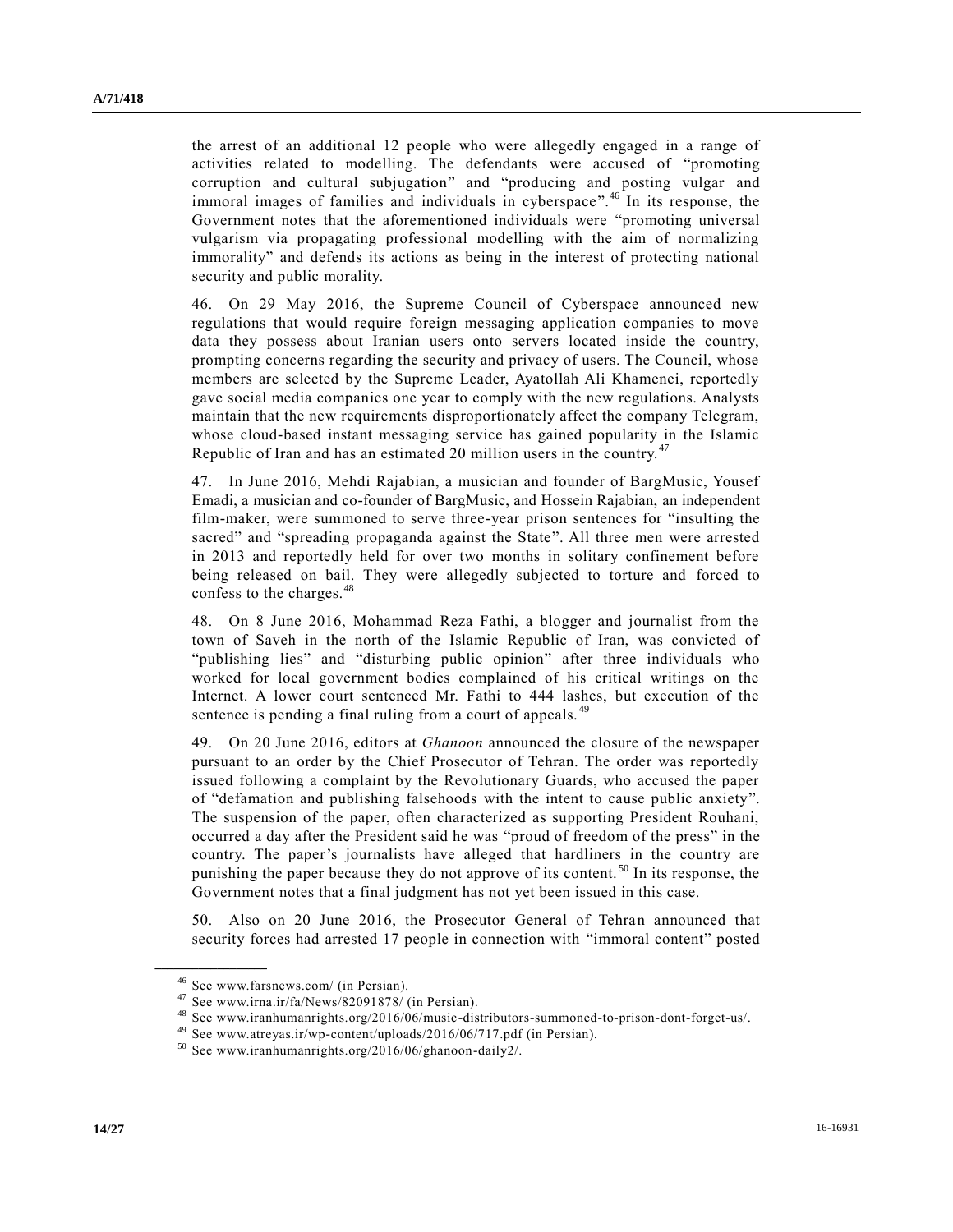on social media sites. No further information was provided regarding the circumstances of the arrests.<sup>51</sup> Although Facebook and Twitter continue to be blocked in the Islamic Republic of Iran, millions of Iranians, including government officials, access the social media platforms using circumvention tools. In its response, the Government asserts that "smart restrictions" impede access to sites of immorality, child abuse and terrorist groups and those that lack respect for domestic and international laws and regulations.

51. On 31 June 2016, a number of journalists, human rights activists, family members of political prisoners and publishers reported receiving threatening text messages from an unknown source stating that any "contact and cooperation with hostile elements outside the country ... constitutes criminal activity and is subject to prosecution". The short message concluded: "This message is [your] final security warning." Government officials, including those from the Intelligence Ministry, have categorically denied any responsibility for the text message. A group of the journalists have since filed a complaint with the judiciary asking authorities to investigate the matter. A spokesperson for the judiciary announced that the courts would investigate if a complaint was filed, but noted that he did not believe the text message was "threatening" since "contact with counter-revolutionary elements is a crime and a warning is justified".<sup>52</sup>

### **F. Right to freedom of association and assembly**

52. Serious concern about laws and practices that restrict or violate the rights of free association and peaceful assembly in the Islamic Republic of Iran persist. Insufficient protections for these rights continue to compromise the independence of political, professional and labour groups, including trade unions. The situation of human rights defenders, including lawyers who defend political and human rights activists, remains of deeply concern. In its response, the Government notes that 126 "guilds" are active in the country and that their assemblies must be authorized.

53. The formal attorneyship bill, which envisions significant government control and influence over the activities of the semi-independent bar association, is still under consideration by the parliament.<sup>53</sup> Human rights defenders and lawyers continue to challenge provisions that would bring the bar association under the greater supervision of government officials.<sup>54</sup> President Rouhani's office reportedly introduced a new version of the bill to the parliament on  $14$  January  $2014$ .<sup>55</sup> In its response, the Government reports that review of the draft bill is currently suspended .

54. The Special Rapporteur continues to express serious concern that as of 14 February 2016, former presidential candidates and reformists Mir Hossein Mousavi and Mehdi Karroubi, and Zahra Rahnavard will have spent five full years under house arrest in the absence of charges or a trial [\(A/HRC/31/69,](http://undocs.org/A/HRC/31/69) para. 49). The

<sup>51</sup> See www.mehrnews.com/news/3691190/ (in Persian).

<sup>52</sup> See www.bbc.com/persian/iran/2016/07/160716\_l39\_journalists\_lawsuit\_sms\_threat (in Persian).

<sup>53</sup> See http://shaheedoniran.org/english/dr-shaheeds-work/latest-reports/march-2015-report-of-thespecial-rapporteur-on-human-rights-in-iran/.

<sup>54</sup> See www.iranhumanrights.org/2015/07/parliamentary-threaten-legal-profession/; and www.irna.ir/fa/News/81588564/ (in Persian).

<sup>55</sup> See www.tasnimnews.com/fa/news/1393/07/01/507930/ (in Persian)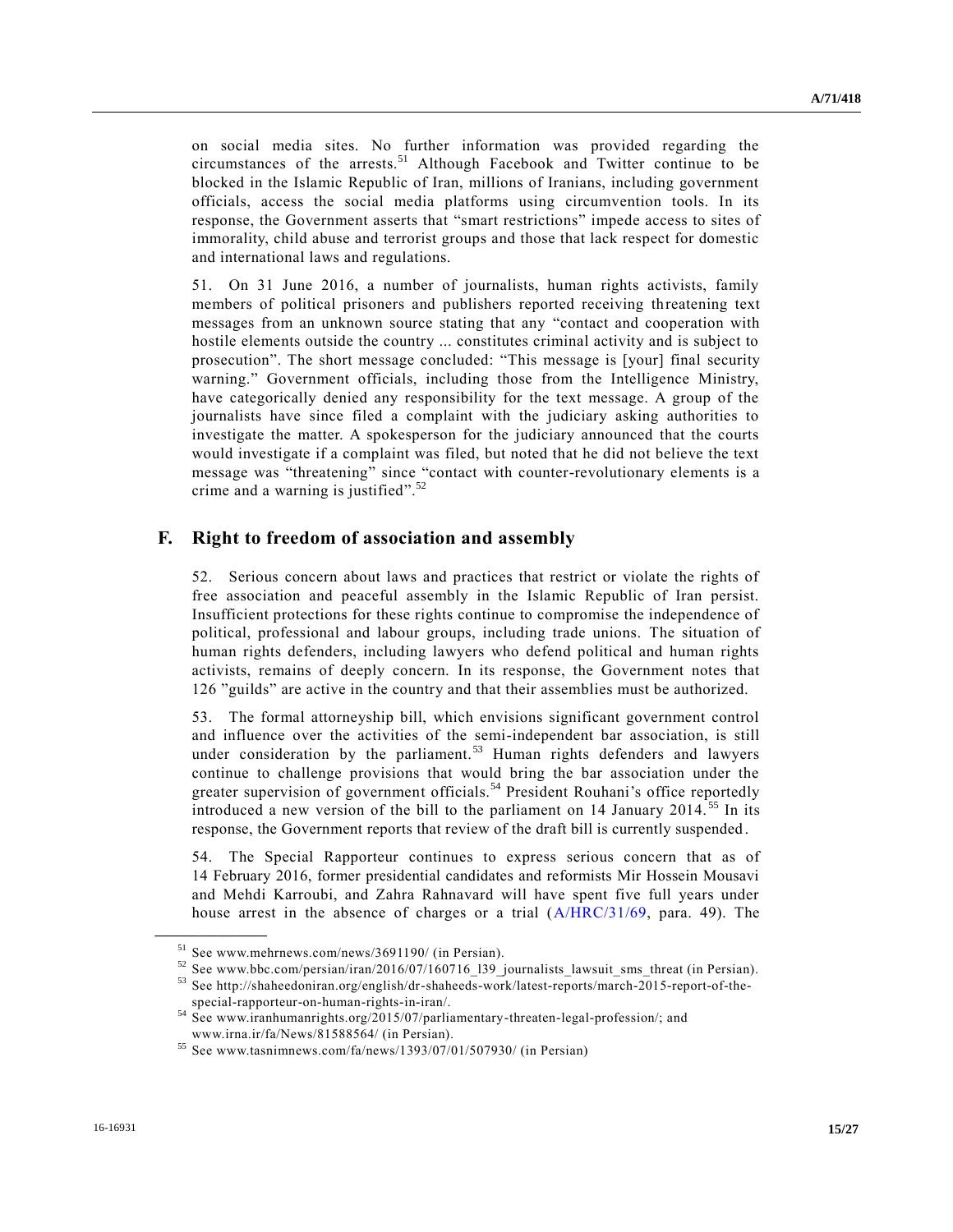Special Rapporteur has repeatedly called on the authorities to immediately and unconditionally release these opposition figures from house arrest. Security and intelligence forces placed the three under house arrest in February 2011 after they protested against the results of the disputed 2009 presidential election. In its response, the Government alleges that there is "documentary evidence" linking the aforementioned individuals to "multiple crimes" related to the 2009 post-election protests and that their present situation reflects the authorities' "flexible treatment" of them and is for their own protection.

55. On 18 May 2016, the lawyer of prominent human rights defender Narges Mohammadi announced that his client had been convicted and sentenced to 10 years' imprisonment because of her membership in a group that advocates for the abolition of the death penalty. She was also sentenced to five years for "assembly and collusion against national security" and one year for "propaganda against the State". On 20 May, the Special Rapporteur issued a joint statement with several other United Nations experts expressing outrage at the sentence, and noted that the campaign targeting activists like Ms. Mohammadi "is emblematic of the heavy crackdown that human rights defenders, journalists and civil society activists continue to face in the Islamic Republic of Iran today simply for doing their jobs".<sup>56</sup> Ms. Mohammadi initiated a hunger strike in prison on 27 June to protest against the authorities' decision to deprive her of communication with her children, who are currently living with their father in France. She suffers from a serious neurological condition which requires constant care and supervision.<sup>57</sup> On 28 September, an appeals court upheld her 16-year prison sentence. In its response, the Government maintains that Ms. Mohammadi has received medical treatment and rejects allegations that she has been imprisoned because of her lawful activities as a human rights defender.

56. In a joint statement issued on 20 May 2016, the Special Rapporteur and other United Nations experts also expressed concern for the situation and health of several other human rights defenders and lawyers who are serving heavy sentences for their peaceful activities, including Abdolfattah Soltani, Bahareh Hedayat and Mohammad Sediq Kaboudvand. The Special Rapporteur recalled the Government's responsibility to ensure that human rights defenders do not face prosecution for promoting and advancing human rights in the country.<sup>58</sup> He also notes that in addition to detaining human rights lawyers, their continued targeting and harassment by the authorities has apparently forced some lawyers, including Nasrin Sotoudeh and Giti Pourfazel, to limit their professional activities or leave the profession altogether.<sup>59</sup> The Government continues to reject the notion that these individuals were imprisoned for lawful activities and notes that Ms. Hedayat has been freed and that Mr. Kaboudvand's prison term ends on 11 November 2017.

<sup>56</sup> See http://shaheedoniran.org/english/dr-shaheeds-work/a-travesty-of-justice-un-expertscondemn-latest-conviction-of-prominent-rights-defender/.

<sup>57</sup> See www.bbc.com/persian/iran/2016/06/160627\_nm\_hunger\_strike\_narges\_mohammadi (in Persian).

<sup>58</sup> See http://shaheedoniran.org/english/dr-shaheeds-work/a-travesty-of-justice-un-expertscondemn-latest-conviction-of-prominent-rights-defender/.

<sup>59</sup> See www.iranhumanrights.org/2016/07/sattar-beheshti-giti-pourfazel/.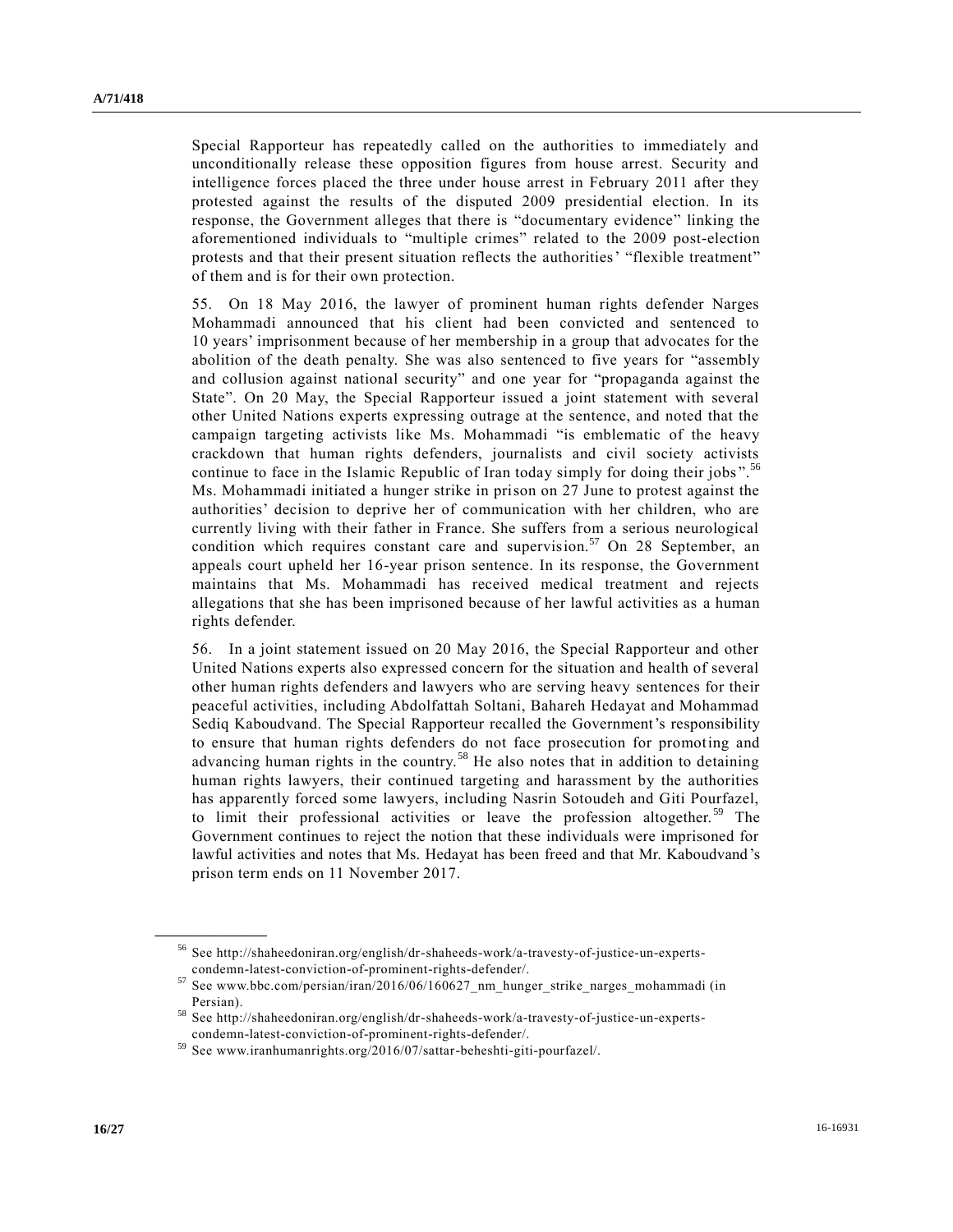57. On 26 May 2016, the Working Group on Arbitrary Detention issued its opinion on the case of women's rights activist and human rights defender Bahareh Hedayat, calling her detention arbitrary and demanding her immediate release. Ms. Hedayat was given a brief furlough from Evin prison on 7 June, but was returned to prison on 13 June, less than a week later. She was convicted on multiple charges and sentenced to 7 1/2 years' imprisonment by a Tehran revolutionary court in 2010. Pursuant to article 134 of the Islamic Penal Code, Ms. Hedayat should have been released in June 2015 after she had served a sentence of five years for her most serious charge, "acting against the national security". Despite an order issued for her release, the judiciary added a suspended two-year sentence for charges filed against her in 2007 and she has been detained ever since.

58. The Special Rapporteur continues to express serious concern regarding the targeting, arrest and prosecution of labour union activists. Although the Government has allowed, and continues to allow, some labour protests to proceed without interference, the Special Rapporteur has received reports during the reporting period about the arrest and prosecution of labour activists for peacefully exercising their rights to freedom of assembly and association. Those arrested include Ebrahim Maddadi, a leading member of the Tehran bus drivers' union, Esmaeil Abdi, Rasool Bodaghi and Mahmoud Beheshti Langroudi, teachers' rights activists, and Jafar Azimzadeh, Hashem Rostami and Mozafar Salehinia, independent trade union activists. In its response, the Government alleges that these activists "used [their] capacities in the field of labour [for the] consolidation of terroristic targets, persuasion of armed insurrection and subversive acts and [creation of] ethnic and religious hatred".

# **III. Thematic rights issues**

### **A. Women's rights**

59. The Islamic Republic of Iran fully or partially accepted 42 of the 53 recommendations related to women's rights at the outcome of its 2014 universal periodic review. Recommendations urging the Government to consider ratifying the Convention on the Elimination of All Forms of Discrimination against Women, to reconsider provisions of the Islamic Penal Code that discriminate against women and to criminalize domestic violence, including marital rape, were rejected. In its response, the Government notes that the law allows women to place conditions on marriages that are not contrary to marriage contract requirements, and referred to the establishment of 24 "rehabilitation centres" and 31 "health centres" throughout the country for women and girls who have been subjected to domestic violence. The Government also maintains that "the issue of marital rape was not considered by many countries and cultures and mostly raised by extreme feminists".

60. Gender-based discrimination in matters of civil, political, social and economic rights continue to overshadow the remarkable advances the Islamic Republic of Iran has achieved in women's education and health. The country ranks at the bottom of countries within its income group in terms of women's economic participation and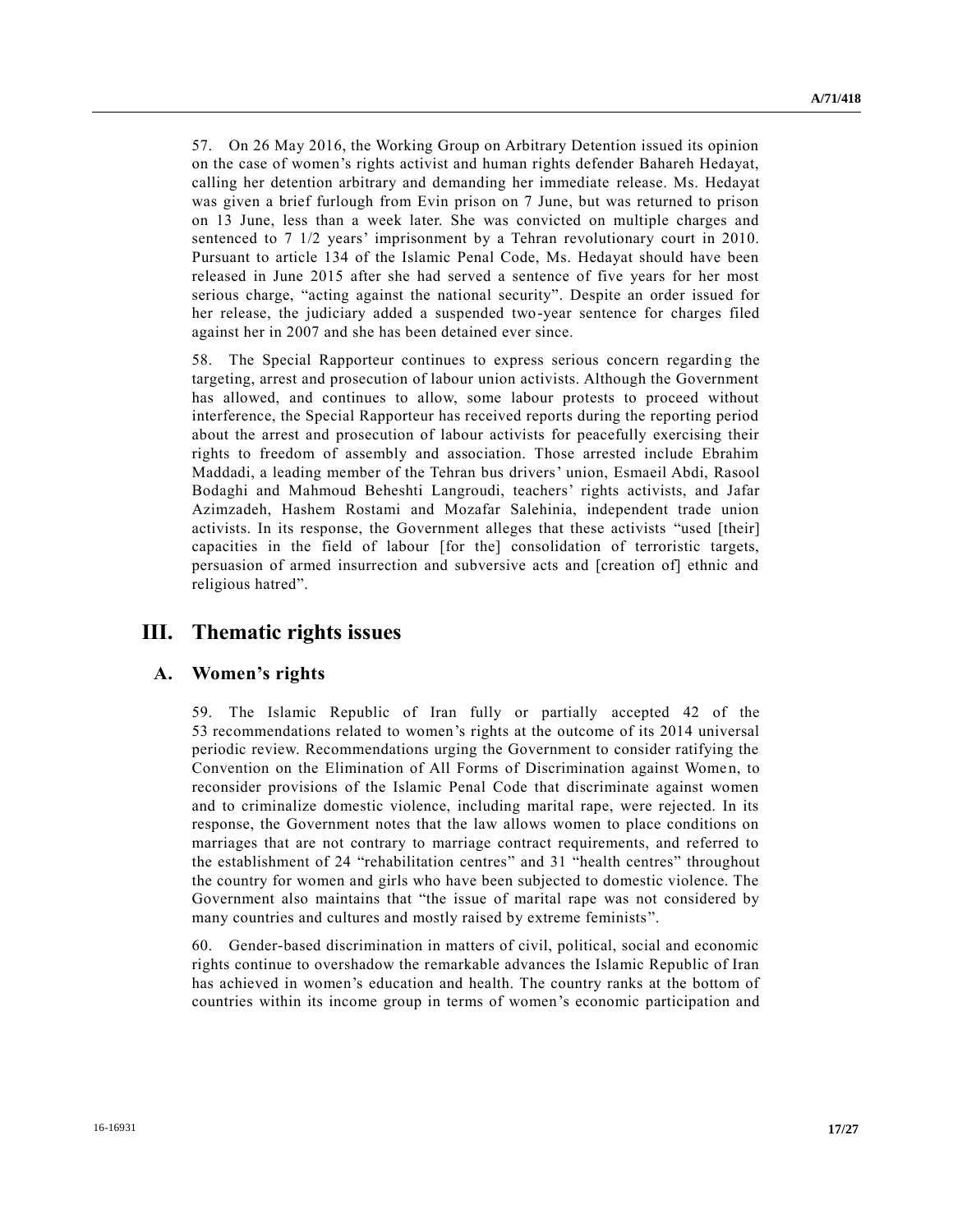political empowerment.<sup>60</sup> On 11 April 2015, the Minister of Labour, Cooperatives and Social Welfare, Ali Rabiei, noted that female unemployment in the Islamic Republic of Iran is twice as high as male unemployment and that women have migrated to seasonal and service-sector employment.<sup>61</sup> The country also remains in the bottom fifth percentile of 142 countries in overall equality for women.  $62$  In July 2016, President Rouhani announced that his administration would postpone the next round of examinations for government employment until an investigation had bee n conducted into the apparent gender disparity in employment. <sup>63</sup> In its response, the Government relates higher levels of female unemployment to various factors including unilateral economic sanctions and cultural attitudes.

61. In March 2016, the Guardian Council nullified the election of parliamentary candidate Minoo Khaleghi, who had been vetted and pronounced qualified to run for office during the February parliamentary elections. While no specific reason was given, the Guardian Council announced its decision following the release of pictures on the Internet that appear to show Ms. Khaleghi shaking hands with a man during a trip abroad.<sup>64</sup> Critics of the disqualification note that the Guardian Council is not vested with powers to remove elected candidates and that the power to certify the qualifications of an elected member of parliament is invested in the parliament itself.<sup>65</sup> In its response, the Government states that the case of Ms. Khaleghi has been referred to the inter-branch dispute settlement council and is the subject of legal proceedings.

62. On 18 April 2016, the chief of the Tehran police force, Hossein Sajedi Nia, announced a new plan for the deployment of 7,000 undercover "morality police" to enforce wearing of the hijab and "proper Islamic behaviour". President Rouhani and several members of his Government, including Shahinkokht Mowlaverdi, Vice-President for Women and Family Affairs, reportedly criticized the plan, stating that it would lead to unlawful interference in people's affairs and maintaining that police officials had not properly consulted the Government prior to announcing the plan.<sup>66</sup> The announcement follows the adoption of legislation by the parliament on 22 April 2015 which encourages ordinary Iranian citizens to enforce laws that prohibit acts considered to be vices under sharia, including the strict enforcement of the hijab for all Iranian women.<sup>67</sup> The law, titled "Plan to protect promoters of virtue" and preventers of vice", calls for the establishment of an "office to promote virtue and prevent vice", supported by agencies operating under the command of the Supreme Leader. In its response, the Government defends the aforementioned actions, noting that "the veil is a moral issue [used] to maintain public security" and

<sup>&</sup>lt;sup>60</sup> See http://reports.weforum.org/global-gender-gap-report-2015/economies/#economy=IRN; and http://web.worldbank.org/archive/website01418/WEB/IMAGES/281150PA.PDF.

 $61$  See http://isna.ir/fa/news/94012206935/ (in Persian).

 $62$  See http://reports.weforum.org/global-gender-gap-report-2015/economies/#economy=IRN.

<sup>63</sup> See http://president.ir/en/94497.

<sup>64</sup> See www.iranhumanrights.org/2016/04/minoo-khaleghi/.

<sup>&</sup>lt;sup>65</sup> See www.isna.ir/news/95012711687/ (in Persian).<br><sup>66</sup> See www.iranbumanrights.org/2016/04/public.out

<sup>66</sup> See www.iranhumanrights.org/2016/04/public-outcry-in-iran-over-plan-for-increased-moralitypolice-prompts-review/.

<sup>67</sup> See www.shora-rc.ir/Portal/File/ShowFile.aspx?ID=b19d40ae-ef4e-44ff-b556-fcb9bfff4758 (in Persian).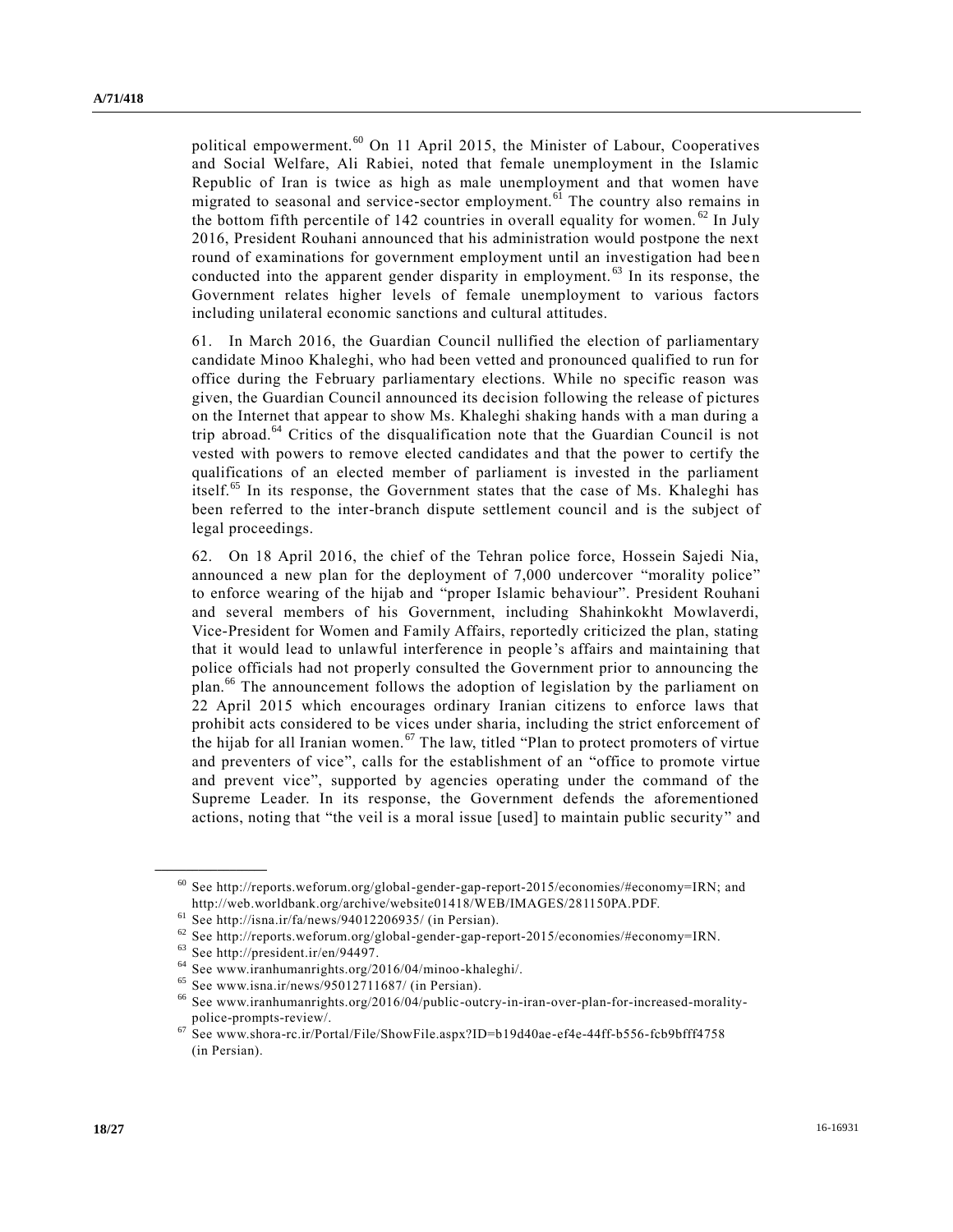that promoting virtue and preventing vice is the responsibility of all Muslims, regardless of the sex of the offenders.

63. In July 2016, the parliament ratified the Reduction of Office Hours Act for Women with Special Circumstances.<sup>68</sup> Opponents of the legislation, which will reduce the working hours of women from 44 to 36 hours a week without reducing their total salaries, warn that the law may unintentionally erect barriers to the workforce participation of women. $69$  The law would primarily affect women heads of household, those with children under the age of 7 and women with children or spouses with disabilities or incurable and chronic diseases.<sup>70</sup> Attempts by the Vice-President for Women and Family Affairs to introduce into the draft language covering men in similar situations were rejected by the parliament.<sup>71</sup> Opponents of the bill warn that without offering tax incentives for employers, the law will threaten women's job security.<sup>72</sup> In its response, the Government states that "the bill was passed to facilitate women's participation in the employment space and has been welcomed by many women's rights activists".

#### **B. Children's rights**

64. In its concluding observations on the combined third and fourth period reports of the Islamic Republic of Iran [\(CRC/C/IRN/CO/3-4\)](http://undocs.org/CRC/C/IRN/CO/3), the Committee on the Rights of the Child expressed serious concern "that despite its previous recommendations, the age of majority remains set at predefined ages of puberty, namely 9 lunar years for girls and 15 lunar years for boys, which results in girls and boys above those ages being deprived of the protections under the Convention". The Committee also expressed concern that the age of marriage, which is set at 13 years for girls and 15 years for boys, "gravely violates rights under the Convention and places children, in particular girls, at risk of forced, early and temporary marriages, with irreversible consequences on their physical and mental health and development ". It urged the Government to "further increase the minimum age for marriage for both girls and boys to 18 years, and to take all necessary measures to eliminate child marriages in line with the State party's obligations under the Convention". In its response, the Government notes that many early marriages occur "according to customs of some tribes and villages", and alleges that marriages below the legal ages identified above cannot be registered unless the guardians and a court agree that it is in the interests of the juvenile.

65. In June 2016, a spokesperson for the Tehran-based Association to Protect the Rights of Children stated that approximately 17 per cent of all marriages in the country involve children, and emphasized the consequences that this situation poses for Iranian society.<sup>73</sup> According to an official government website, more than 37,000 marriages involving individuals under 15 years of age took place in the

<sup>68</sup> See www.iranhumanrights.org/2016/07/bill-to-reduce-the-working-hours-of-women/.

<sup>69</sup> See www.iribnews.ir/NewsText.aspx?ID=521921 (in Persian).

<sup>70</sup> See http://rc.majlis.ir/fa/legal\_draft/state/847722 (in Persian).

 $71$  See http://isna.ir/fa/news/93042413829/ (in Persian).

<sup>72</sup> See www.iribnews.ir/NewsText.aspx?ID=521921 (in Persian).

<sup>73</sup> See /www.ilna.ir/ (in Persian).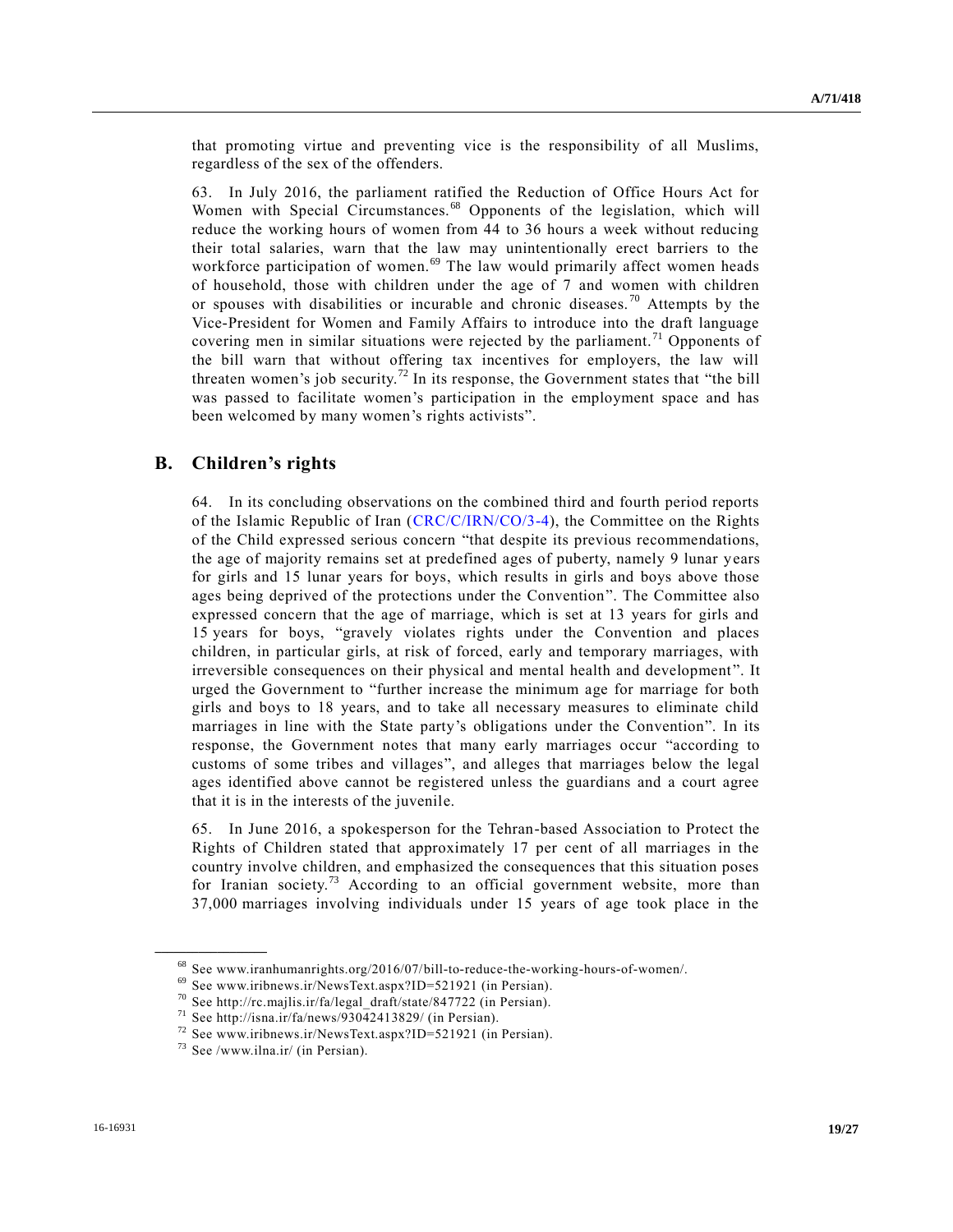period 2015-2016 (see figure IV).<sup>74</sup> The Special Rapporteur notes that these figures represent only registered marriages and that many marriages are never recorded in the country, especially in areas located in the periphery. In its response, the Government argues that "generalizing a minimum marital age of 18 to all regions of the world is in contradiction with scientific viewpoints" suggesting that the age of maturity can vary across regions and individuals. It also notes that the average marriage age in the Islamic Republic of Iran is much higher than 18 years of age.

#### Figure IV





66. The Special Rapporteur also expresses concern regarding disturbing reports of physical, mental and sexual violence against children in schools. During the reporting period, local media outlets reported on several cases of such violence. In one incident, a video surfaced purporting to show a grade-school teacher in the city of Shush in Khuzestan province ruthlessly beating a student in the classroom. Other reports documented the case of a 9-year-old girl named "Neda" who was repeatedly sexually assaulted by her teacher in Zanjan province. According to some reports, authorities released the perpetrator soon after his arrest, in part because a court questioned whether the relations involved rape or were voluntary illicit relations.<sup>76</sup> The perpetrator has reportedly been placed on administrative leave pending further investigations, but critics, including the Teachers' Union, have argued that more must be done to address such cases in a more systematic way.<sup>77</sup>

67. The Special Rapporteur expresses similar concern regarding disturbing reports about physical, mental and sexual violence, including murder, against children in

<sup>74</sup> See http://ir.voanews.com/a/iran-marraige/3375252.html (in Persian).

<sup>75</sup> See http://plus.ir/social/11208/ (in Persian).

<sup>76</sup> See http://sharghdaily.ir/News/92668/ (in Persian).

 $77$  See www.bbc.com/persian/iran/2016/05/160516\_157\_iran\_schools\_students\_pupils\_ corporal\_punishment (in Persian).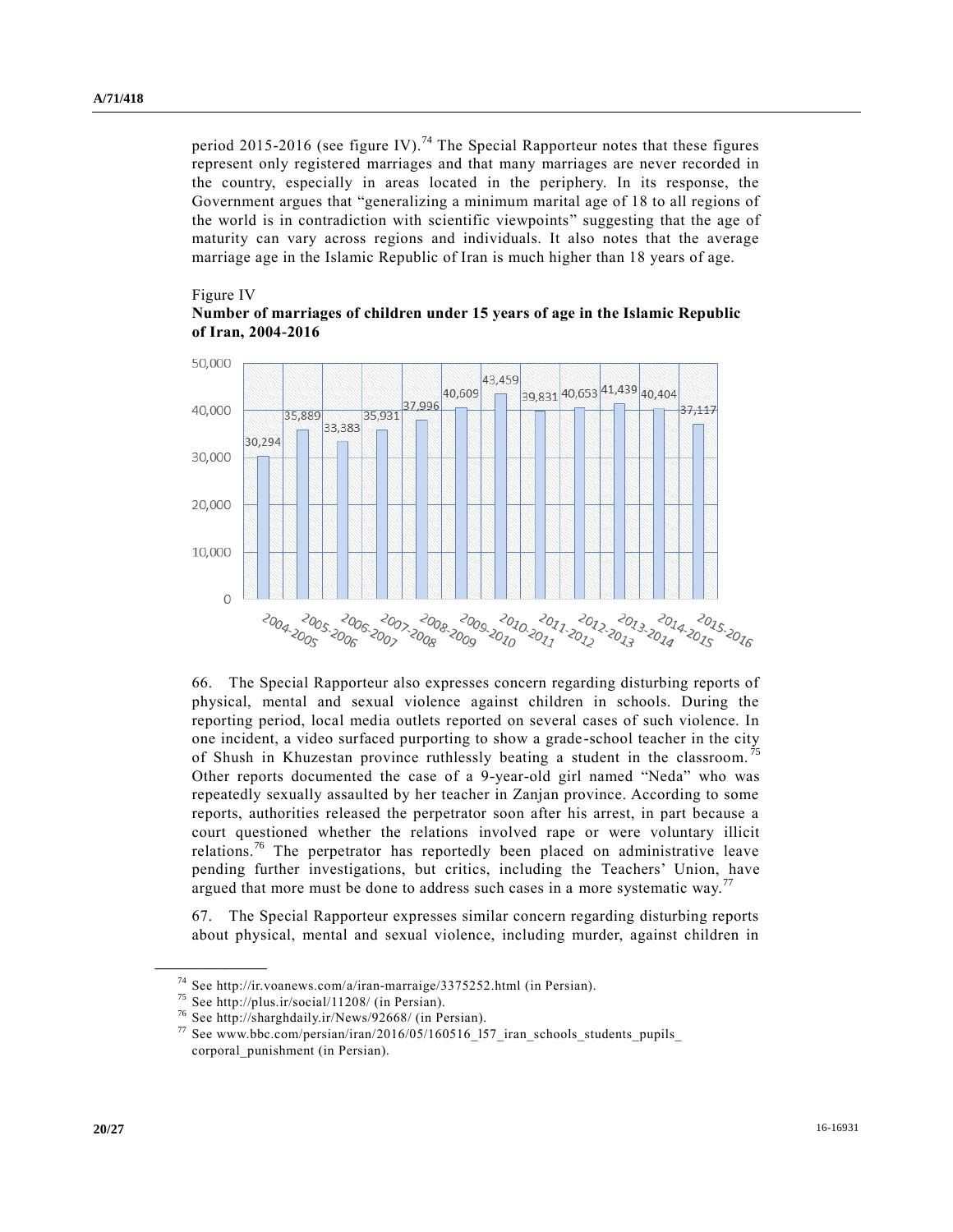domestic or family settings. In one such reported case, a father fatally shot his daughter, a university student, with a shotgun in the city of Khoy, in Azarbayjan-e Gharbi province, allegedly because she had brought "dishonour" to the family. According to article 220 of the Islamic Penal Code, a father or paternal grandfather who kills his child or grandchild can simply pay *diya* ("blood money") to the heirs of the victim and will not face other serious consequences for his action.

## **C. Rights of ethnic and religious minorities**

68. In its concluding observations on the second period report of the Islamic Republic of Iran  $(E/C.12/IRN/CO/2)$ , the Committee on Economic, Social, and Cultural Rights expressed concern about severe restrictions on education and publishing in mother tongue languages of ethnic minorities. The Committee attributed poverty, discrimination, early marriage among girls and a lack of mandatory primary education in areas dominated by ethnic minority populations to higher illiteracy rates in those areas. The Committee also expressed concern that ethnic minorities "do not fully enjoy their right to take part in cultural life, including as a consequence of closures of publications and newspapers in minority languages". Despite some important recent steps in this regard, particularly in Kurdish-majority areas of the country, the Special Rapporteur continues to receive reports that the right to teach and publish in local languages remains either curbed or restricted. In its response, the Government notes that the illiteracy rate is less than 10 per cent for the "teachable population". It also maintains that Kurdistan University began accepting students in the field of Kurdish language and literature in 2015, and Tabriz University will do the same for Azeri Turkish in 2016.

69. The Special Rapporteur notes that of human rights activists and defenders who work on various political, social and economic issues in areas of the country disproportionately affected by poverty and violence are often targeted by security and judicial officials not only for their activities but also for their actual or imputed ethnic identity. The Special Rapporteur continued to receive troubling reports during the reporting period, suggesting that Azerbaijani Turk,<sup>78</sup> Ahwazi Arab,<sup>79</sup> Baluch,<sup>80</sup> Kurdish $81$  and other ethnic minority human rights defenders are being targeted by security and judiciary officials for their peaceful activities, and he implores the Government to refrain from targeting ethnic minority rights activists. In its response, the Government claims that the Special Rapporteur unfairly labels individuals engaging in "terrorist and extremist measures" as human rights defenders.

70. The Special Rapporteur also expresses concern regarding an increased number of reports during the reporting period of armed clashes between security forces of the Islamic Republic of Iran and armed individuals allegedly belonging to the peshmerga forces of the Kurdish Democratic Party of Iran. These incidents appear to have increased after announcements by the Kurdish Democratic Party leadership

<sup>78</sup> See www.ahraz.org/report-on-the-situation-of-iranian-azerbaijanis-regarding-human-rights-juni-2016/.

<sup>79</sup> See http://euahwazi.blogspot.com/.

<sup>80</sup> See http://balochcampaign.com/ (in Persian).

 $81$  See www.kmmk-ge.org/?p=569&lang=en%20target=.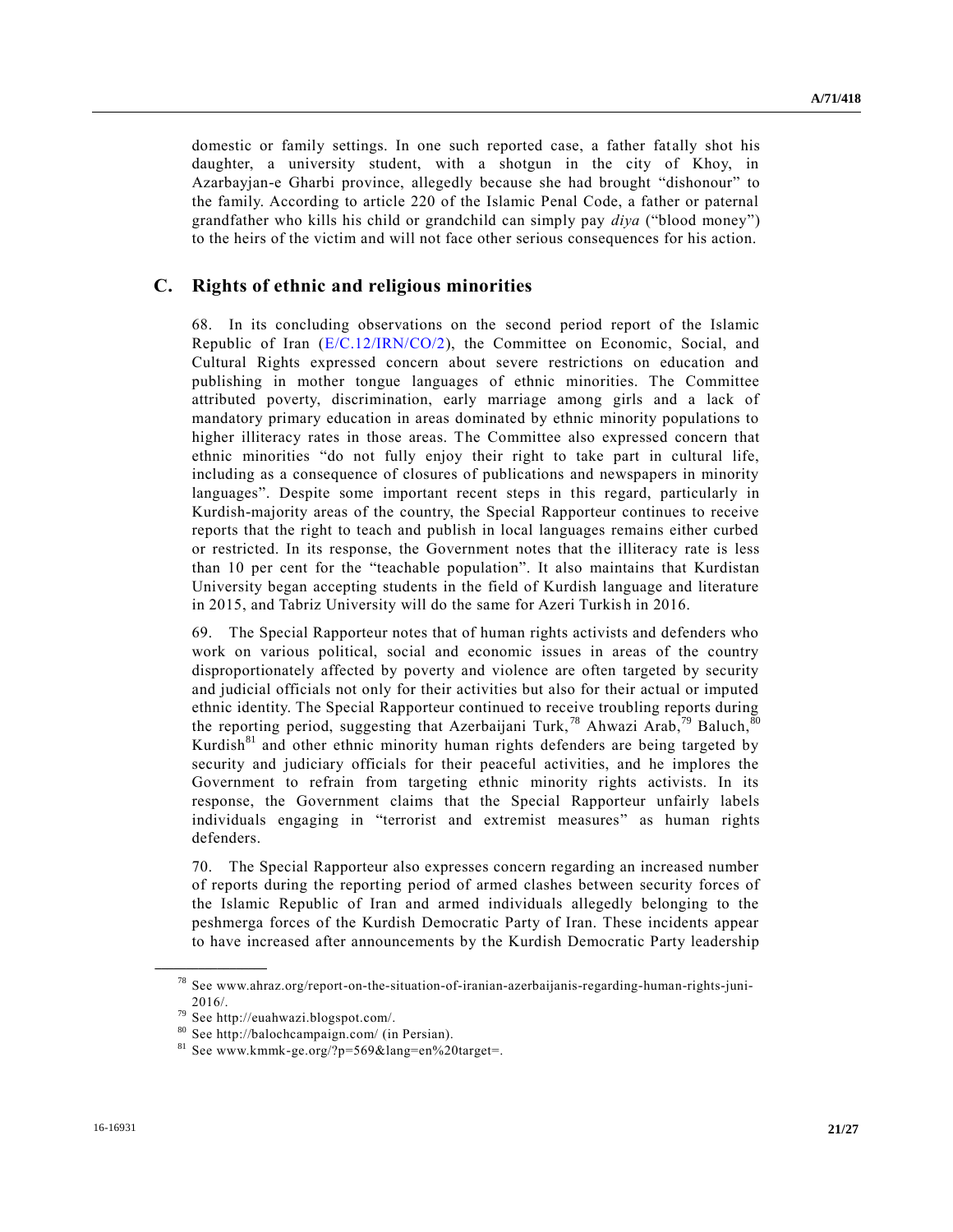that they plan to step up the activities of the peshmerga forces in support of the rights and aspirations of the country's Kurds.<sup>82</sup> The Government has warned that it will take all necessary measures against the armed groups and has reportedly engaged in security operations in several cities and towns in Kurdish-majority areas, including shelling areas where armed opposition groups have allegedly been active.<sup>83</sup> The Special Rapporteur urges both sides, and especially the Government, to refrain from engaging in the unlawful targeting, killing or collective punishment of unarmed civilians and individuals peacefully exercising their fundamental rights in these areas.

71. Reports indicate that members of religious minorities continue to face severe restrictions. Adherents of recognized religions, such as Christians (especially those of Muslim background), and of unrecognized ones, such Baha'is, continue to suffer discrimination and are reportedly prosecuted for peacefully manifesting their religious beliefs. In its response, the Government rejects allegations regarding restrictions on religious minorities, including Christians, and maintains that "house churches" are engaged in illegal activities because they do not secure the relevant permits from government officials. It also notes that the needs of the country's Christians are met and therefore there is no "need to establish or create new churches, including house churches".

72. Reports received by the Special Rapporteur suggest that at least 72 Baha'is were being detained as of 8 June 2016 in connection with the peaceful exercise of their faith.<sup>84</sup> In addition to reports of arbitrary arrests, detentions and prosecutions, the Special Rapporteur continues to receive troubling reports that the authorities continue to pursue activities that deprive Baha'is of their right to work, reportedly in line with a directive issued by the Supreme Council of the Cultural Revolution in 1991.<sup>85</sup> These policies restrict the types of businesses and jobs Baha'i citizens can have, support the closing of Baha'i-owned businesses, place pressure on business owners to dismiss Baha'i employees and call for seizure of their businesses and property. In its response, the Government notes that despite their vast cooperation with the previous regime of the Shah and their role in suppressing people and managing the SAVAK secret service, living conditions for the majority of Baha 'is in the Islamic Republic of Iran are "normal". It also maintains that "Baha'is have never been prosecuted simply for their beliefs".

73. On 8 June 2016, the Special Rapporteur issued a joint statement with the Special Rapporteur on freedom of religion or belief strongly condemning a wave of Government-sanctioned incitement and hatred following the publication of several government statements and publications attacking the Baha'i faith and community. They included a statement issued by the spokesperson for the judiciary in which he derided the daughter of former President Akbar Hashemi Rafsanjani, Faezeh Hashemi, for her visit to the home of Baha'i leader Fariba Kamalabadi.<sup>86</sup> Ms. Hashemi visited Ms. Kamalabadi, one of seven former Baha'i leaders who were imprisoned in 2008 for exercising their faith, on 13 May following the latter's temporary release from

<sup>82</sup> See http://pdki.org/english/report-on-clashes-between-pdkis-peshmerga-forces-and-irans-irgc/.

<sup>83</sup> See www.bbc.com/persian/iran/2016/06/160625\_an\_iran\_sepah\_kurd\_clashes (in Persian).

<sup>84</sup> See http://shaheedoniran.org/english/dr-shaheeds-work/most-recent-backlash-against-bahais/.

<sup>85</sup> See http://news.bahai.org/documentlibrary/TheBahaiQuestion.pdf.

<sup>86</sup> See http://shaheedoniran.org/english/dr-shaheeds-work/most-recent-backlash-against-bahais/.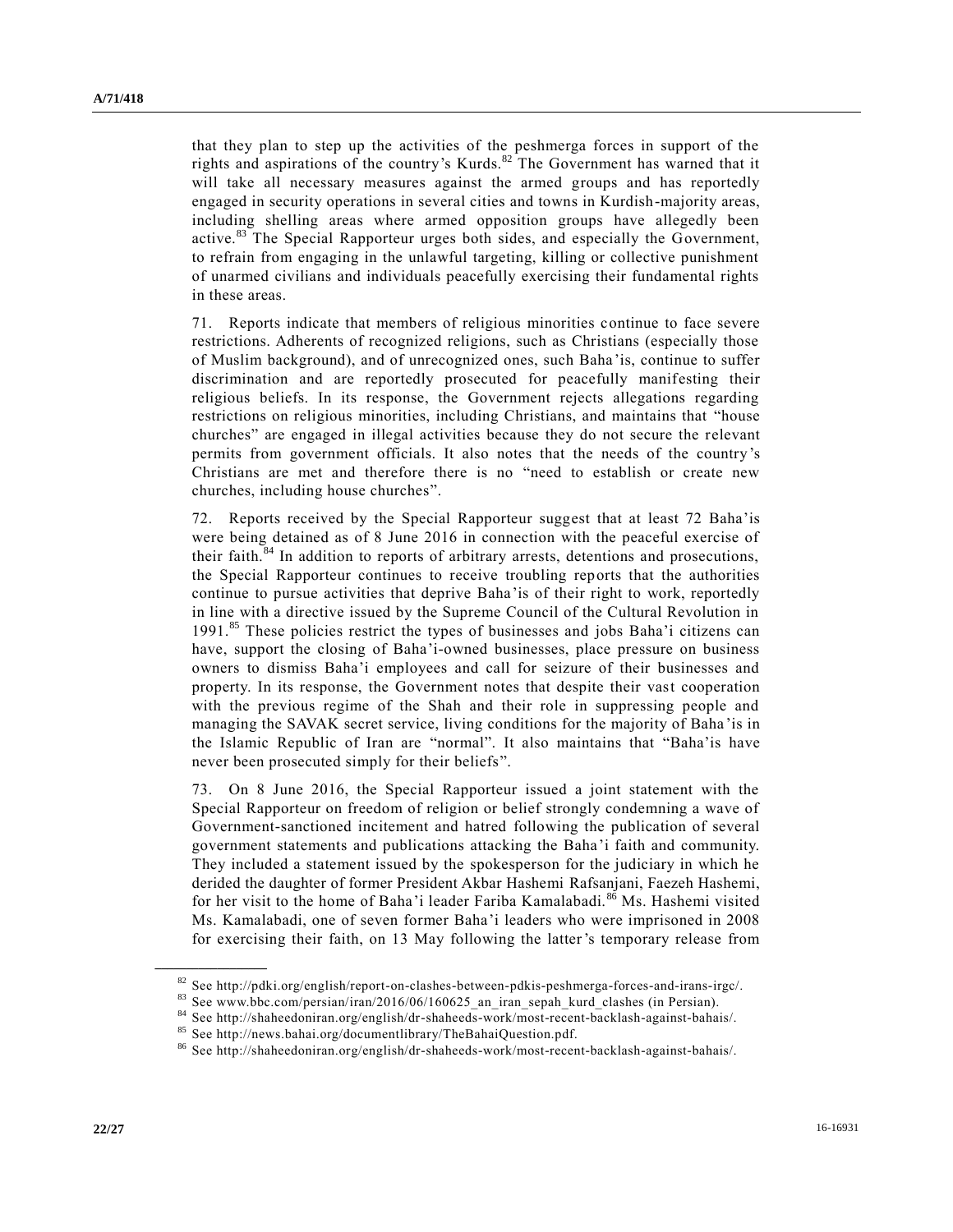prison. On 18 May, the spokesperson announced that the judiciary would pursue charges against Ms. Hashemi, who became acquainted with Ms. Kamalabadi during her own brief imprisonment in Evin prison in 2012, because her decision to meet the political prisoner constituted a "very ugly and obscene act".

74. Since mid-May 2016, 169 religious, judicial and political leaders have allegedly openly spoken or written against the Baha'i community in the Islamic Republic of Iran. Between 18 May and 4 June, in Friday prayer sermons clerics reportedly attacked, condemned or criticized beliefs espoused by members of the Baha'i community, declaring that the Baha'i faith was essentially a fabricated political party masquerading as a religion. $87$  A number of newspapers published articles and op-eds linking members of the Baha'i community with the country's enemies and branding them "Zionists", and encouraging violence against them. The Special Rapporteur on freedom of religion or belief warned that the combination of incitement against, and lack of protection for, the Baha'is "places the community before a very dangerous precipice where its very existence may be threatened".<sup>88</sup> In its response, the Government notes that "the responsibility of opinions expressed by non-governmental personalities lies with themselves".

75. Sunni Muslims, who constitute the largest religious minority in the Islamic Republic of Iran, continue to assert that the authorities do not appoint or employ members of their communities in high-ranking government positions, including as Cabinet-level ministers. They have also raised concerns regarding restrictions on the construction of Sunni mosques in Shia-majority areas, including Tehran, and the execution or imminent execution of several Sunni activists who are accused by the Government of involvement in terrorist-related activities. On 5 July 2016, 18 reformist members of the parliament sent a letter to the Ministry of Interior complaining about the closure of a Sunni prayer hall in the town of Eslamshahr and that authorities prevented Sunni worshipers from gathering at several other mosques and prayer halls to perform Eid al-Fitr prayers.<sup>89</sup> The Government asserts that there are over 10,000 Sunni mosques in the country and that the numbers of Sunnis in Tehran "do not justify building a mosque there". It also maintains that demands to build mosques for Sunnis in the capital reflect efforts to "marginalize Sunnis" and "create division among Muslims that cause [the] isolation and extremism of Sunnis".

76. On 2 August 2016, human rights groups reported that authorities at Rajai Shahr prison had executed at least 9 and as many as 20 prisoners convicted of terroristrelated charges and sentenced to death in revolutionary courts.<sup>90</sup> The vast majority of those executed are believed to have been Sunni Kurds, who identified themselves as peaceful Sunni activists and rejected the accusations against them. On the same day, the Intelligence Ministry confirmed the execution of a group of prisoners alleged to have had ties to "Salafist" and "takfiri" groups responsible for armed terrorist

<sup>87</sup> See www.radiozamaneh.com/278692; http://khavarestan.ir/news/62023 (in Persian); and www.farsnews.com/newstext.php?nn=13950231000553 (in Persian).

<sup>88</sup> See http://shaheedoniran.org/english/dr-shaheeds-work/most-recent-backlash-against-bahais/.

<sup>89</sup> See www.bbc.com/persian/iran/2016/07/160705\_l39\_sunns\_mosque\_majlis (in Persian).

<sup>90</sup> See www.iranhumanrights.org/2016/08/iran-executes-kurdish-prisoner-despite-claim-of-forcedconfession/.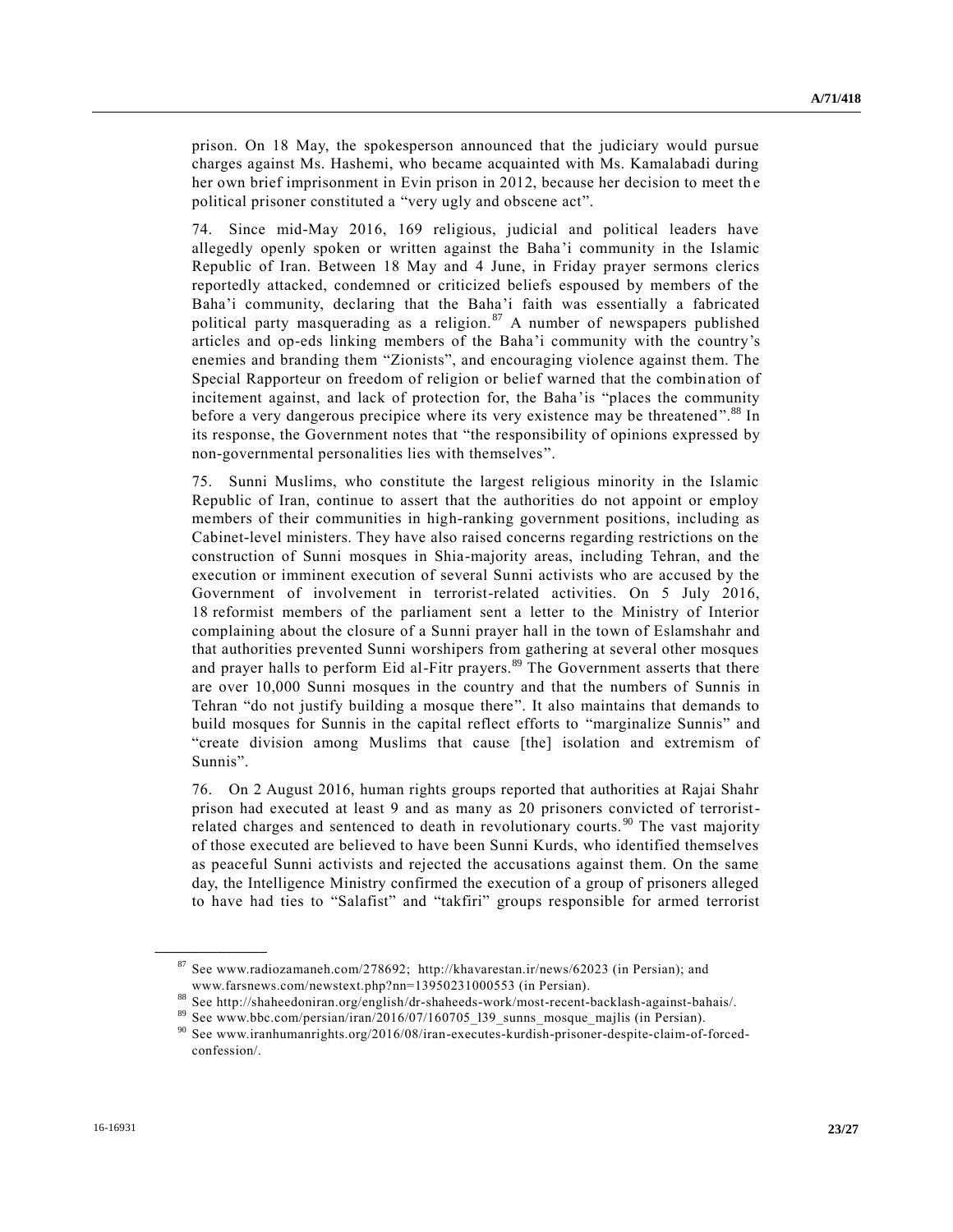activities against the State.<sup>91</sup> Among those reportedly hanged was Shahram Ahmadi, a Sunni Kurd initially imprisoned and convicted on charges of *moharebeh*, "acting against the national security" and "propaganda against the State". Mr. Ahmadi steadfastly rejected the accusations against him and declared that he was a peaceful Sunni activist. Human rights groups have documented serious procedural flaws in Mr. Ahmadi's trial as well as in the trials of several dozen other Sunni Muslim prisoners on death row, including some of those reportedly executed on 2 August 2016. Mr. Ahmadi's brother, Bahram Ahmadi, was executed along with five other activists accused of engaging in terrorism in 2012. Both Mr. Ahmadi and his mother have written open letters to the Special Rapporteur documenting the serious rights violations in the case and asking the authorities to reconsider the death sentence, and the Special Rapporteur had previously expressed his serious concerns to the Government regarding the brothers' death sentences. $92$  In its response, the Government rejects any and all allegations that those executed were human rights activists, asserting that they were part of "a takfiri terrorist group" that killed 21 people and injured another 40. It also denies allegations that the defendants were denied their due process rights.

77. Other Muslims belonging to various minority sects, such as the Nematollahi Gonabadi order and Yarsan, reportedly continue to face a range of human rights violations, including attacks on their prayer centres, destruction of community cemeteries and arrest and torture of their community leaders. In June 2016, the leadership of the Yarsan faith wrote to the Supreme Leader requesting that he support a constitutional amendment that would prohibit discrimination against the faith's followers and recognize their religious beliefs.<sup>93</sup> In its response, the Government maintains that its "formal and practical stance … regarding followers of these two sects is to respect their beliefs and citizenship rights ".

# **IV. Conclusions and recommendations**

78. **The Special Rapporteur has highlighted, in the present and previous reports, a number of legislative steps and political developments that constitute encouraging possibilities for the situation of human rights in the Islamic Republic of Iran. They include the consideration of draft legislation and the adoption of amendments to the Islamic Penal Code, which can contribute to strengthening protections for the right to life and which can lead to a decrease in the staggering number of executions documented in the country for the last decade. They also include amendments to the Criminal Procedure Code, which can contribute to strengthening protections for due process rights.**

79. **However, information received by the Special Rapporteur during the current reporting period indicates that a lack of adherence by security officials and a lack of judicial enforcement enfeeble the protections envisioned by laws that would otherwise protect the rights of the accused, including fair trial guarantees and strict prohibitions on the use of torture and ill-treatment against detainees.**

<sup>&</sup>lt;sup>91</sup> See www.bbc.com/persian/iran/2016/08/160803\_177\_takfiri\_arrest (in Persian).

<sup>92</sup> See https://hra-news.org/fa/letters/a-185; and http://hesarr.com/ (both in Persian).

<sup>93</sup> See www.iranhumanrights.org/2016/06/yarsan/.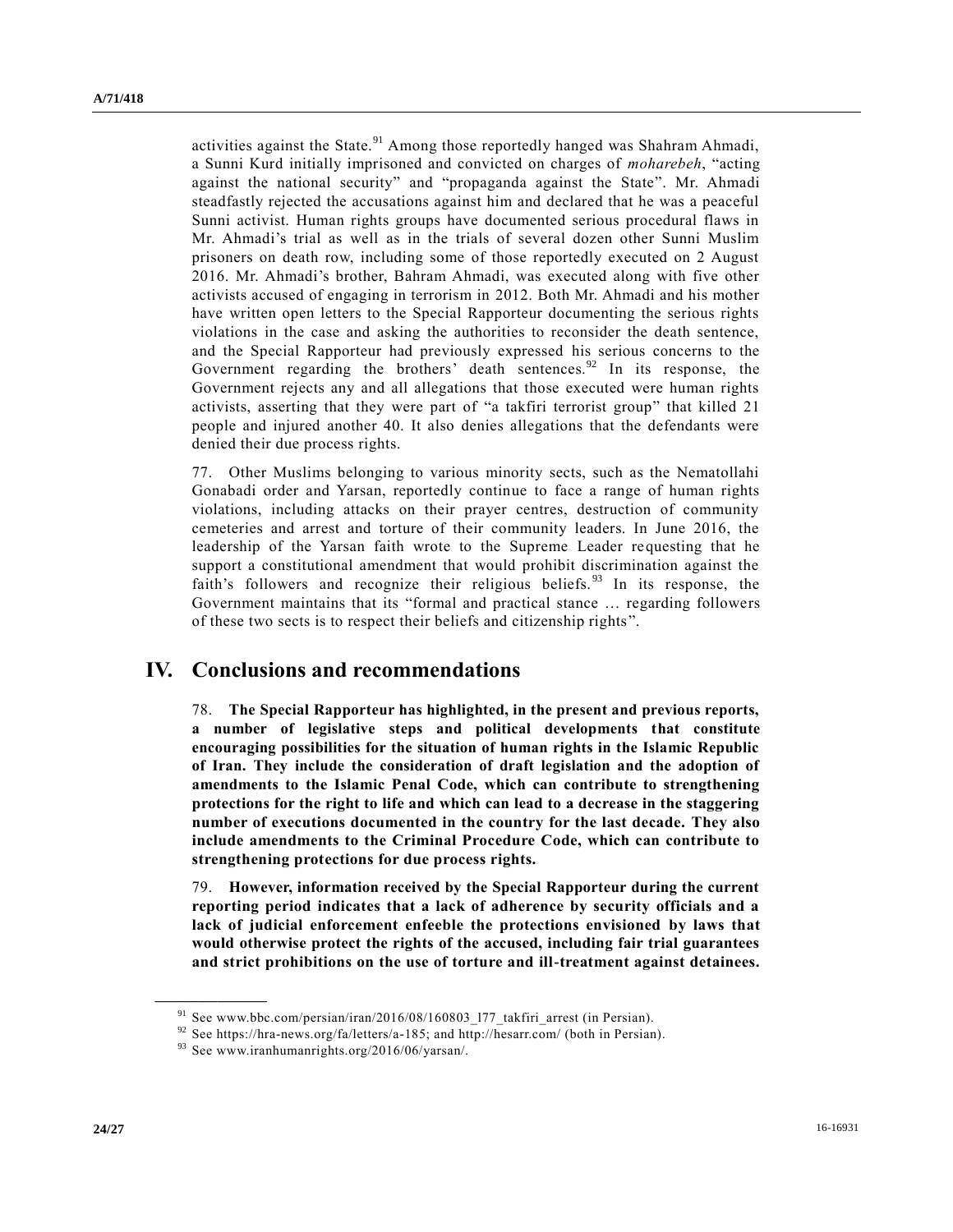**It should be further noted that the new penal and criminal procedure codes do not address some of the most pressing issues raised by the United Nations human rights machinery, and that revisions by the Guardian Council to the latter leave some of the most vulnerable members of Iranian society unprotected, including journalists, lawyers, human rights defenders, political activists and religious and ethnic minorities, who are often charged with national security crimes.**

80. **Provisions of the penal code continue to violate the country's international human rights obligations by criminalizing the peaceful exercise of fundamental rights or other acts that are not recognized as crimes under international law. The code also continues to discriminate against girls, women and religious minorities. Moreover, those who violate national and international rights protections continue to enjoy impunity in an atmosphere that justifies serious human rights violations perpetrated by some officials of the Islamic Republic of Iran, including members of the judiciary.**

81. **The rate of executions reportedly taking place in the Islamic Republic of Iran remains alarming despite the legislative steps taken by the Government and a nascent dialogue aimed at examining the merits of the country's use of the death penalty. To this effect, the Special Rapporteur continues to urge the authorities to consider examining the views they have shared about the root causes of drug abuse and crime in the Islamic Republic of Iran, as well as their views about the deterrent effects of the country's drug policies. He also wishes to note that there is no "reliable evidence of the deterrent effects of executions. Nor have any empirical studies investigated the impact of capital punishment when used on a more extensive scale as an exemplary punishment in law-andorder campaigns" such as the country's war on drugs.**<sup>94</sup> **However, a cursory examination of the escalating influx of illegal narcotics and their rising abuse in the country offers some insight into the impact of the Government's approach to this phenomenon.**

82. **The Special Rapporteur therefore continues to appeal to the authorities to declare a moratorium on the use of executions for all crimes not considered "most serious" under international law, and calls on the authorities to consider working with international and national stakeholders to amend its anti-narcotics laws in line with international human rights conventions to which the Islamic Republic of Iran is a party. He urges the authorities to reconsider laws that render acts not considered to be crimes under international law capital offences. He appeals to the Government to abandon piecemeal reforms and to immediately and unconditionally prohibit the execution of juvenile offenders, defined as individuals under 18 years of age at the time they committed a capital offence.**

83. **The Special Rapporteur also remains concerned about ongoing activities that constitute a derogation from international human rights obligations to respect the freedoms of expression, association, peaceful assembly and access to information. He notes that despite the Government's assertion that "freedom of** 

<sup>94</sup> Office of the United Nations High Commissioner for Human Rights, *Moving Away from the Death Penalty: Arguments, Trends and Perspectives*, 2014, p. 70.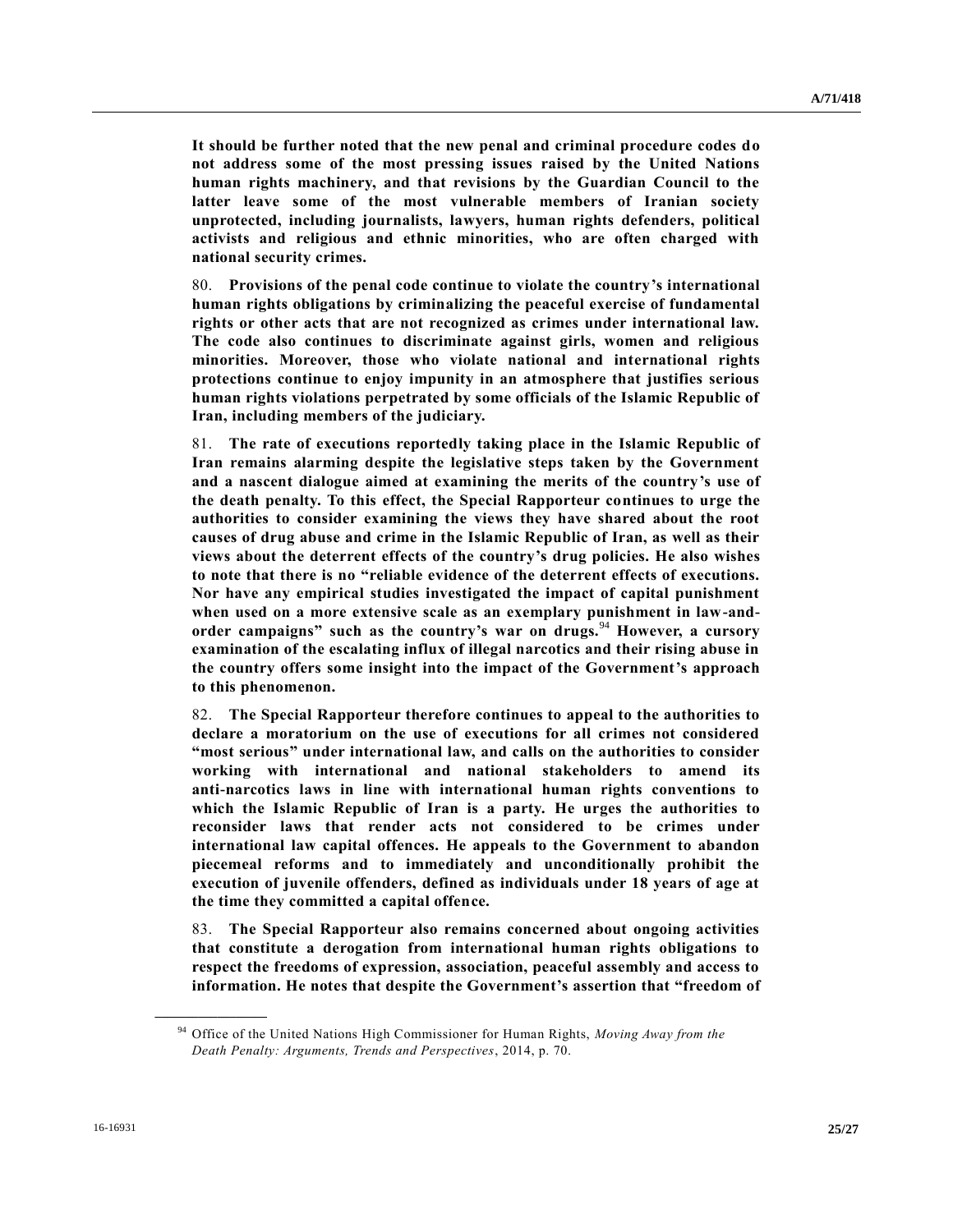**opinion and expression, media activities and freedom of peaceful assembly are always protected", activities deemed a legitimate exercise of those rights, including activities focused on criticizing government actions and policies, often incur charges of endangering the national security. The Special Rapporteur urges the authorities to strengthen aspects of the 1985 Press Law to ensure that persons are protected from acts that impair the free communication of information and ideas about public and political issues between citizens, which is essential to the protection of other rights. He also urges the Government to reconsider aspects of policies that undermine the rights of individuals to associate and assemble with like-minded persons for the purposes of promoting peaceful activities.**

84. **The Special Rapporteur welcomes recent efforts to address both violence against women and inequities in education and economic participation. He encourages the Government to continue to amend laws in line with its legal obligations and pledges made during the universal periodic review to protect the equal and full enjoyment by women of their civil, political, social and economic rights, including the right to freedom of movement, the right to work and the right to be free from discrimination, especially in the workplace.** 

85. **In its response to the present report, the Government maintains that the Islamic Republic of Iran works to "secure the rights of all followers of official religions according to the law". However, restrictions on the rights of religious minorities in the country remain a source of deep concern. Measures that exclude religious minorities, especially adherents of unofficial religions, from legal protections for civil, political, social or economic rights or that impose special restrictions on the practices or manifestations of their beliefs continue to violate the country's obligations under the International Covenant on Civil and Political Rights and should be addressed. Adherents of official and unofficial religious communities continue to report arrests and prosecutions for worship and participation in religious community affairs, including in private homes. The Special Rapporteur therefore urges the authorities to recognize that freedom of religion or belief entails the freedom to choose a religion or belief and that measures that impose special restrictions on the practice of other faiths, or that discriminate on the basis of religion or belief, violate the guarantee of equal protection under article 26 of the International Covenant.** 

86. **The Special Rapporteur continues to be disturbed by reports from members of ethnic minority communities regarding arbitrary arrests, detentions, torture and prosecution for protected activities that promote social, economic, cultural and linguistic rights. He urges the authorities to recognize that dialogue and the inclusive participation of all citizens in a diverse society can form the basis for enduring initiatives that address poverty and development and can also serve to strengthen protections for the rights of all ethnic minorities in the country. He encourages the authorities to ensure that the rights of the members of the country's most vulnerable communities are protected and respected.** 

87. **The Special Rapporteur reiterates his firm belief that the Government could significantly improve the country's human rights situation with the full implementation of the recommendations accepted at the outcome of the universal periodic review in 2014. He therefore renews his requests for further**